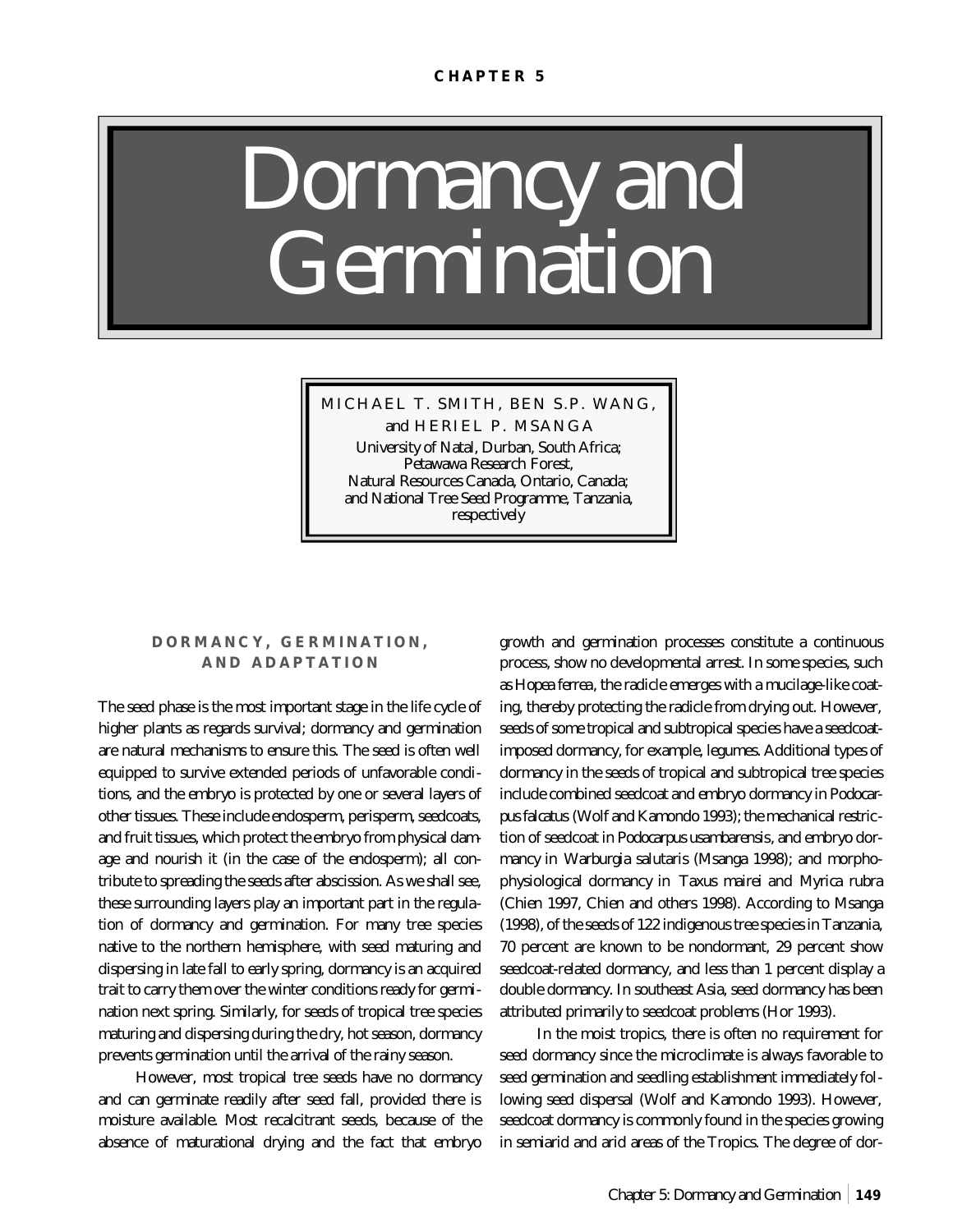

**Fig. 1.** Some seed germination strategies shown by tropical trees (adapted from Garwood 1986). The duration of the wet and dry seasons, and the timing of germination, are entirely arbitrary and may vary considerably between different forest types.

mancy among, and within, seedlots of the same species varies with provenance, crop year, and individual trees (Poulsen 1996, Wolf and Kamondo 1993). Although seeds of many tropical species have no dormancy, germination of some tree species is delayed as if they were dormant (i.e. *Diospyros kirkii, Moringa oleifera* Lam.) (Albrecht 1993, Msanga 1998). It is especially interesting to note that even seeds of many of the recalcitrant species exhibit delayed germination (i.e. *Allanblackia stuhlmannii, Strychnos cocculoides, Xymalos monospora, Ocotea usambarensis*) (Msanga 1998).

Apart from the rather clear-cut examples of coatimposed dormancy as typified by many legumes, it is important to realize the great diversity seen in the synchrony of germination and the often wide range over which it can occur, even in the wet Tropics. This is illustrated diagrammatically in fig. 1. In the example illustrated there is a relatively long, wet period and a somewhat shorter dry period of 4 months. The shapes of the biweekly germination data (adapted from Garwood 1986) and their duration are somewhat arbitrary, but nevertheless illustrate five strategies.

What might be regarded as a recalcitrant strategy is seen in (a), where germination is almost immediate, high, and declines rapidly. It is evident that many pregermination events must have been taking place during development on the mother plant, as there is an absence of a lag phase in germination (seen in (b), however). The more typical pattern of dry dispersal, followed by imbibition and a single peak of synchronous germination in (b), might be considered representative of seeds without any significant coat-imposed dormancy. Such a sharply synchronous pattern might be seen in rapidly establishing forest species. The germination strategy illustrated in (c) represents the approach of maximizing germination in time, so as to widen the range of circumstances or locations for germination. The bimodal pattern may be seen as an "add on" benefit to maximize this strategy still further. The bimodal pattern shown in (d) achieves essentially the same temporal distribution as the unimodal pattern in (c), but with a greater element of synchrony. A cautious "failsafe" model is shown in (e), where germination timing is programmed to occur only after a number of quantal units of favorable hydrotime have been allowed to pass (Bradford 1996).

# **THE TROPICAL FORESTS OF THE WORLD**

Tropical forests have been classified as moist evergreen, moist deciduous, and dry deciduous types, and account for, respectively, 20 percent, 10 percent, and 20 percent of the world's 2950 million hectares of forest (Borota 1991). Some of the principal trees of economic importance are presented in table 1, but the ecological value of other species should not be forgotten. Unfortunately these two objectives are often in conflict, although sustainable forestry requires integration of conservation and economic objectives.

#### **Table 1**

# Important Tropical Trees, Listed Alphabetically by Geographical Region (adapted from Borota 1991)

| Africa                 | America                 | Australasia          |
|------------------------|-------------------------|----------------------|
| <b>Burkea</b>          | Anacardium              | Acacia               |
| Ceiba                  | Andira                  | Afzelia              |
| <b>Celtis</b>          | <b>Bombacopsis</b>      | <i>Dalbergia</i>     |
| <b>Entandrophragma</b> | Caesalpinia             | <b>Dipterocarpus</b> |
| <b>Khaya</b>           | Carapa                  | <b>Dryobalanops</b>  |
| Maclura                | <i>Cedrela</i>          | <b>Eucalyptus</b>    |
| <i><b>Ocotea</b></i>   | Guarea                  | <b>Gonostylus</b>    |
| Peltophorum            | Ocotea                  | <b>Melaleuca</b>     |
| Podocarpus             | <i><b>Swietenia</b></i> | <b>Pterocarpus</b>   |
| <b>Triplochiton</b>    | Virola                  | <b>Shorea</b>        |
|                        |                         | <b>Tectona</b>       |
|                        |                         |                      |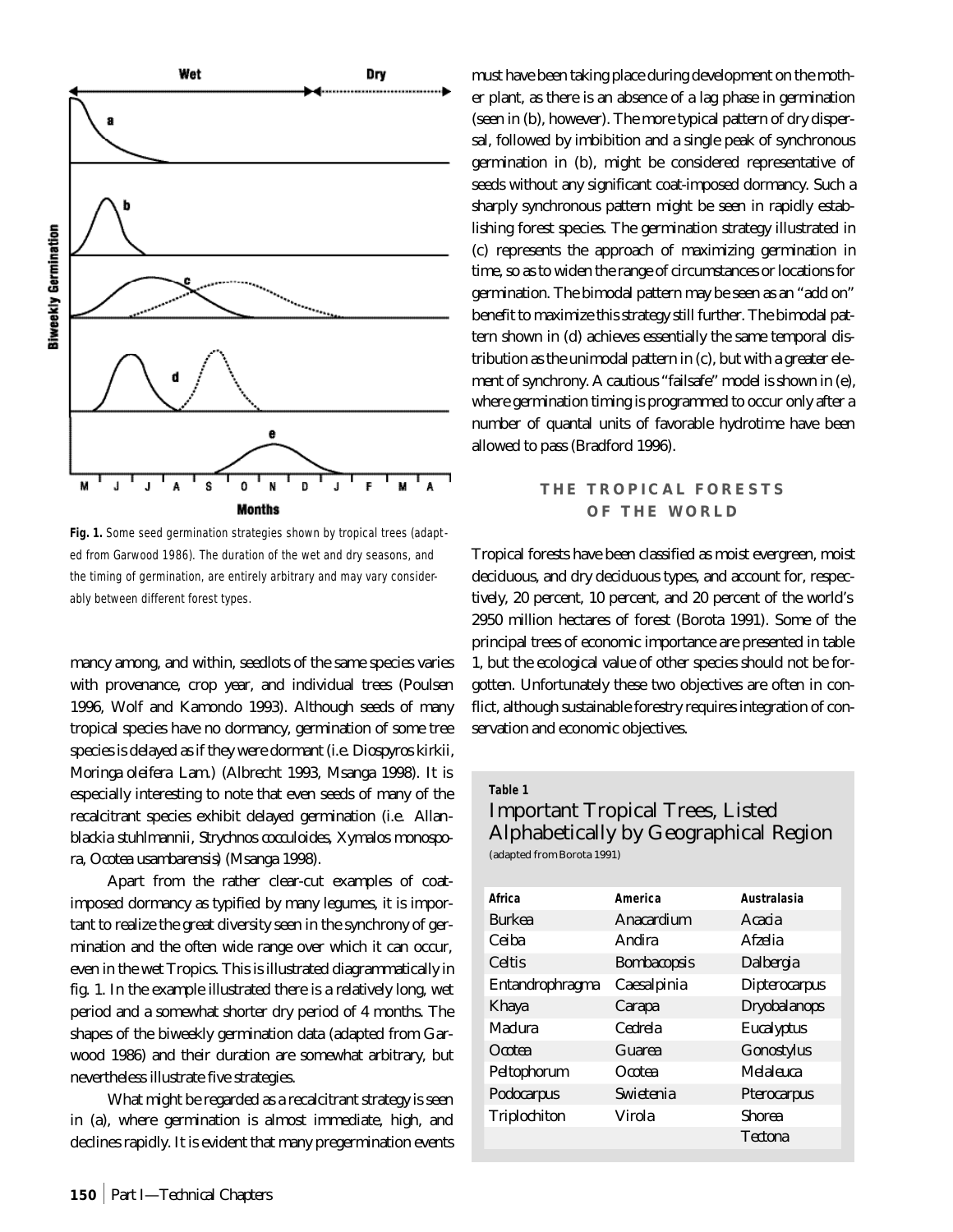# **FACTORS AFFECTING GERMINATION AND SEED QUALITY**

## **THE SCOPE AND OTHER REGIONAL DATA**

As is perhaps evident from table 2, the topic is vast and scattered in many publications. Some tree seed manuals have appeared (Kamra 1989, Ng 1996, Poulsen and others 1998). Other reports are available on a regional basis for Australia, Brazil, Colombia, Costa Rica, Cuba, The Solomon Islands, and Thailand (Cavanagh 1987, Chaplin 1988, Figliolia 1985, Ortiz 1995, Pêna and Montalvo 1986, Quirrós and Chavarría 1990, Trivino and others 1990, Turnbull and Doran 1987, Uetsuki 1988). A manual presenting a practical framework for conducting field research on the reproductive biology of Asian forest trees has recently appeared (Ghazoul 1997), and in chapter 1 of this volume, Flores discusses aspects of tree seed biology.

#### **Table 2**

# Flower, Fruit, and Seed Characteristics of Some Tropical Seeds by Family and Genus **R** Denotes Recalcitrant Genera

| Family              | Genera                               | <b>Flowers</b>             | Fruits, seed mass                                     | <b>Nodulation</b> | Dormancy                 |
|---------------------|--------------------------------------|----------------------------|-------------------------------------------------------|-------------------|--------------------------|
|                     |                                      |                            | (mq)                                                  | mycorrhiza        |                          |
| Anacardiaceae       | Spondias <sup>1</sup>                | Small, 4-5 united carpels; | Usually drupe; solitary seed                          |                   | Yes:                     |
|                     |                                      | 1 ovule;                   | with thin endosperm or                                |                   | fleshy inhibitors?       |
|                     | Schinus <sup>2</sup>                 | 3 united                   | none; fleshy cotyledons                               |                   | Woody inner coat?        |
|                     | <b>Schinopsis</b>                    | carpels; 1 ovule           | $(3800)$ $(30)$                                       |                   | $2(10-30 \text{ days})$  |
|                     | <b>Sclerocarya<sup>R</sup></b>       |                            |                                                       |                   |                          |
|                     | Lannea <sup>R</sup>                  |                            |                                                       |                   |                          |
|                     |                                      |                            |                                                       |                   |                          |
| Apocynaceae         | Aspidosperma cruenata <sup>1</sup>   | Large,                     | <sup>1</sup> Seed, undulator (871)                    |                   | No?                      |
|                     | Hancornia <sup>R</sup>               | 2 united or free carpels,  | follicarium, follicle,                                |                   |                          |
|                     |                                      | paired fruits; fresh non   | lomentarium                                           |                   |                          |
|                     |                                      | dehiscent fruit or dry,    |                                                       |                   |                          |
|                     |                                      | splitting                  |                                                       |                   |                          |
|                     |                                      |                            |                                                       |                   |                          |
| <b>Bignoniaceae</b> | Tabebuia rosea <sup>1</sup>          | Showy bell- or funnel-     | Many seed, 2 locule capsule                           |                   | No?                      |
|                     |                                      | shaped corolla, single     | $^{1}(35)$ $^{2}(5)$                                  |                   |                          |
|                     | Spathodea                            | superior ovary;            | amphisarcum, ceratium,                                |                   |                          |
|                     | Jacaranda <sup>2</sup>               | numerous ovules flat,      | septicidal capsule                                    |                   |                          |
|                     |                                      | winged seeds               |                                                       |                   |                          |
|                     |                                      |                            |                                                       |                   |                          |
| Bombacaceae         | Bombacopsis quintata <sup>1</sup>    | 5 sepals and petals-       | <sup>1</sup> Seed, floater (33)                       |                   |                          |
|                     | Ceiba pentandra <sup>2</sup>         | sometimes fused; epicalyx  | <sup>2</sup> seed, floater $(74)$ ; <sup>3</sup> seed |                   | $\mathrm{^{1}No}$        |
|                     | Ochroma <sup>3</sup>                 | whorl.                     | with cotton-like fibers                               |                   | $\mathrm{^{2,3}Yes}-$    |
|                     | <b>Bombax</b> <sup>4</sup>           | Many locules.              | no or reduced endosperm                               |                   | malvaceous affinities?   |
|                     | Pachira <sup>R</sup>                 |                            | amphisarcum, loculicidal or                           |                   | $4$ <15 PC damaging      |
|                     |                                      |                            | septicidal capsule $3(9)$                             |                   |                          |
|                     |                                      |                            |                                                       |                   |                          |
| Boraginaceae        | Cordia alliodora <sup>1</sup>        | <b>Uncoiling cymes:</b>    | <sup>1</sup> Fruit, helicopter (6)                    |                   |                          |
|                     | Cordia aff. panicularis <sup>2</sup> | salver or bell-shaped,     | 4 (rarely 2) nutlets                                  |                   | No?-mostly herbs/shrubs? |
|                     |                                      | 5 corolla lobes            | or a drupe with or without                            |                   |                          |
|                     |                                      | 2 fused carpels-           | endosperm $2(275)$                                    |                   |                          |
|                     |                                      | 2-4 locules                |                                                       |                   |                          |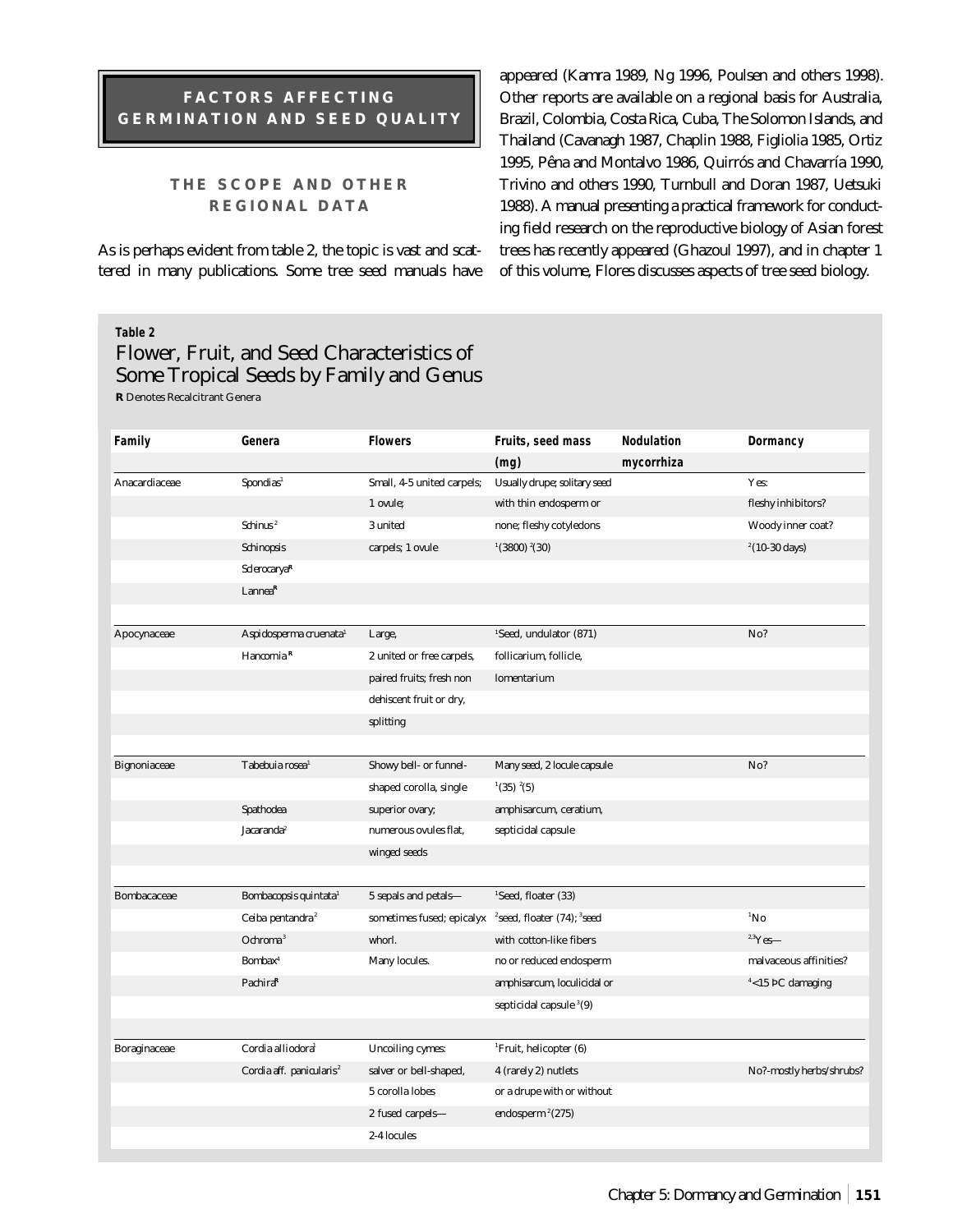| Family             | Genera                       | <b>Flowers</b>                                 | Fruits, seed mass                                                            | Nodulation | Dormancy                    |
|--------------------|------------------------------|------------------------------------------------|------------------------------------------------------------------------------|------------|-----------------------------|
|                    |                              |                                                | (mg)                                                                         | mycorrhiza |                             |
| <b>Burseraceae</b> | Aucoumea <sup>1</sup>        | Panicles of                                    | (98)                                                                         |            |                             |
|                    | <b>Bursera</b>               | small unisexual flowers;                       | Drupe, sometimes                                                             |            | No                          |
|                    | Commiphora                   | sepals fused,                                  | capsule,                                                                     |            |                             |
|                    | <b>Dacryodes</b>             | petals free,                                   | no endosperm                                                                 |            |                             |
|                    |                              | 3-5 carpels;                                   |                                                                              |            |                             |
|                    |                              | 2-5 locules                                    |                                                                              |            |                             |
|                    |                              |                                                |                                                                              |            |                             |
| Leguminosae-       |                              | Legume, camara, samara                         | Legume, camara, samara                                                       |            |                             |
| Caesalpionioideae  |                              | more or less irregular                         | $^{\rm 15}$ seeds in thin pods                                               | Nodulation | Yes                         |
|                    | Acrocarpus <sup>1</sup>      | lateral petals (wings)                         | <sup>2</sup> 6-10 seeds, dehiscent pods,                                     | Rhizobium  | <sup>2</sup> No, 11-20 days |
|                    | $A$ fzelia <sup>2</sup>      | calyx 5 unequal lobes;                         | (4000)                                                                       |            |                             |
|                    |                              | sepals free; short-toothed                     |                                                                              |            |                             |
|                    |                              | calyx                                          |                                                                              |            |                             |
|                    |                              |                                                |                                                                              |            |                             |
|                    | <b>Bauhinia</b> <sup>3</sup> |                                                | <sup>3</sup> Dehiscent pod                                                   |            | <sup>3</sup> Some           |
|                    |                              |                                                |                                                                              |            |                             |
|                    | $\textit{Cassia}^4$          |                                                | <sup>4</sup> Unassisted (9-32),                                              |            | 4Yes                        |
|                    |                              |                                                | indehiscent pods                                                             |            |                             |
|                    |                              |                                                |                                                                              |            |                             |
|                    |                              |                                                |                                                                              |            |                             |
|                    |                              |                                                |                                                                              |            |                             |
|                    | Caesalpinia                  |                                                |                                                                              |            |                             |
|                    | Delonix                      |                                                |                                                                              |            |                             |
|                    | Hymenaea <sup>5</sup>        |                                                | <sup>5</sup> Indehiscent heavy pod                                           |            | <sup>5</sup> Yes            |
|                    |                              |                                                | 10 seeds (2000-6000)                                                         |            |                             |
|                    | Oxystigma                    |                                                |                                                                              |            |                             |
|                    | Parkinsonia <sup>6</sup>     |                                                | <sup>6</sup> 2-6 seeds, indehiscent pods                                     |            | <sup>6</sup> Yes, 2-10 days |
|                    | Peltogyne                    |                                                | (76)                                                                         |            |                             |
|                    | Swartzia                     |                                                |                                                                              |            |                             |
|                    |                              |                                                |                                                                              |            |                             |
|                    | Tamarindus <sup>7</sup>      |                                                | $71-10$ seeds, indehiscent                                                   |            | $7$ Yes, 40-50 days         |
|                    |                              |                                                | pods (714)                                                                   |            |                             |
|                    |                              |                                                |                                                                              |            |                             |
| Canellaceae        | Warburgia <sup>R</sup>       |                                                | Axillary flowers; small; 4-5 Berry - 2 or more seeds; oily                   |            | No, 15 days                 |
|                    |                              | sepals, 10 petals; 2-5 carpels endosperm (100) |                                                                              |            | embryo dormancy?            |
|                    |                              | single locule                                  |                                                                              |            |                             |
|                    |                              |                                                |                                                                              |            |                             |
| Casuarinaceae      | Casuarina                    |                                                | Highly reduced, unisexual; Hard woody fruits enclosed Frankia and mycorrhiza |            | No, 11-23 days              |
|                    |                              | aggregate flowers cup-like                     | in bracteoles;                                                               |            |                             |
|                    |                              | and naked; 2 fused carpels                     | wind dispersal samaroid nut,                                                 |            |                             |
|                    |                              |                                                | (11)                                                                         |            |                             |
|                    |                              |                                                | No endosperm                                                                 |            |                             |
|                    |                              |                                                |                                                                              |            |                             |
|                    |                              |                                                |                                                                              |            |                             |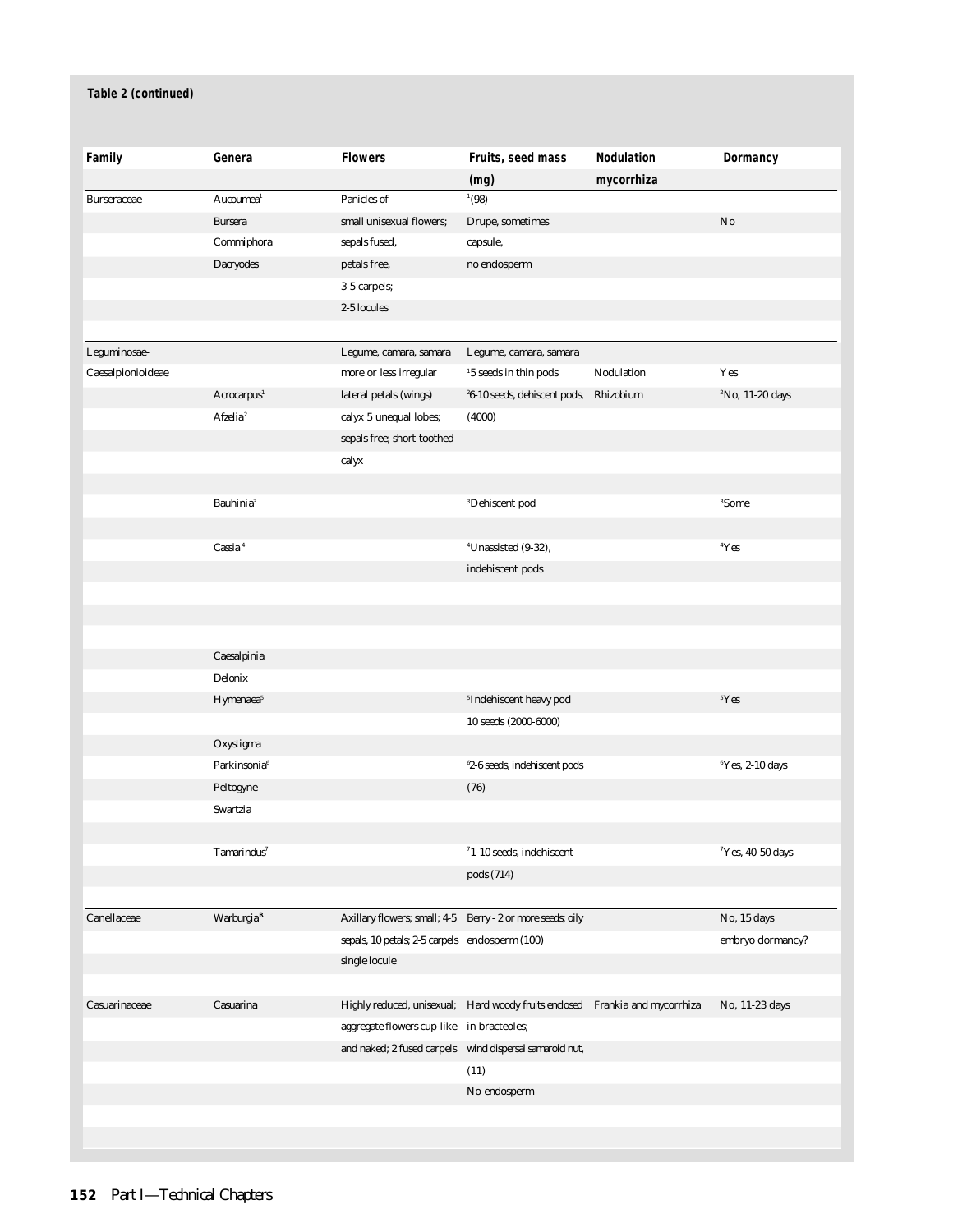| Family           | Genera                            | <b>Flowers</b>                | Fruits, seed mass                        | <b>Nodulation</b>              | Dormancy                              |
|------------------|-----------------------------------|-------------------------------|------------------------------------------|--------------------------------|---------------------------------------|
|                  |                                   |                               | (mg)                                     | mycorrhiza                     |                                       |
| Combretaceae     | Terminalia amazonica <sup>1</sup> | Small and clustered; toothed  | <sup>1</sup> Fruit, rolling autogyro (4) |                                | No, 60-90 days                        |
|                  | Terminalia ivorensis <sup>2</sup> | calyx; no petals              | <sup>2</sup> Fruit, rolling autogyro     |                                |                                       |
|                  | Lumnitzera <sup>R</sup>           |                               | (160)                                    |                                |                                       |
|                  | Laguncularia <sup>R</sup>         |                               | No endosperm,                            |                                |                                       |
|                  | Conocarpus <sup>R</sup>           |                               | variable cotyledons,                     |                                |                                       |
|                  |                                   |                               | woody endocarp                           |                                |                                       |
|                  |                                   |                               |                                          |                                |                                       |
| Dipterocarpaceae | <b>Anisoptera</b>                 |                               |                                          |                                |                                       |
|                  | <b>Dipterocarpus</b>              | Showy in racemes;             | Single-seeded nut with wing              | All mycorrhizal association No |                                       |
|                  | Dryobalanops <sup>1R</sup>        | 3 carpels;                    | and membranous calyx;                    |                                |                                       |
|                  | Hopea <sup>R</sup>                | 3 locules;                    | no endosperm                             |                                |                                       |
|                  | Shorea <sup>2</sup> R             | 2 ovules: only                | (pseudosamara)                           |                                |                                       |
|                  | Vatica                            | one developing                | (4784)                                   |                                |                                       |
|                  |                                   |                               | $2(250-1075)$                            |                                |                                       |
|                  |                                   |                               |                                          |                                |                                       |
|                  |                                   |                               |                                          |                                |                                       |
|                  |                                   |                               |                                          |                                |                                       |
| Euphorbiaceae    | Croton <sup>1</sup>               | Condensed inflorescence;      | Shizocarp or drupe,                      |                                | Coat-imposed?                         |
|                  | Hura <sup>2</sup>                 | 5 perianth segments;          | mericarps dehisce after                  |                                | $135-45$ days                         |
|                  | Macaranga <sup>2</sup>            | or lacking;                   | separation 3(29)                         |                                |                                       |
|                  | <b>Manihot</b>                    | and petals present;           | abundant endosperm                       |                                |                                       |
|                  | Omphalea                          | locules open lengthwise;      | <sup>1</sup> Woody endocarp              |                                |                                       |
|                  | Ricinodendron                     | 3 fused carpels,              | <sup>2</sup> Coccarium, bacca,           |                                |                                       |
|                  |                                   | 3 locules, 1-2 ovules         | polospermatium                           |                                |                                       |
|                  |                                   |                               |                                          |                                |                                       |
|                  |                                   |                               |                                          |                                |                                       |
|                  |                                   |                               |                                          |                                |                                       |
| Lauraceae        | $Ocotea^{\text{1 R}}$             | Racemose or cymose;           | Berry or drupe-like fruit,               |                                | $130-45$ days                         |
|                  | Persea <sup>R</sup>               | regular in multiples of 3;    | enclosed variously by                    |                                | Other genera                          |
|                  | Cinnamomum camphora <sup>2</sup>  | poor petal/sepal differences; | perigynous part of flower                |                                | not recalcitrant?                     |
|                  | Sassafras randaiense <sup>3</sup> | single locule, single ovule   | (cupule);                                |                                | <sup>2</sup> Alternating temperatures |
|                  | Neolitsia ariabillima             |                               | no endosperm <sup>1</sup> (666)          |                                | <sup>3</sup> Dormant - cold           |
|                  |                                   |                               |                                          |                                | stratification                        |
|                  |                                   |                               |                                          |                                |                                       |
|                  |                                   |                               |                                          |                                |                                       |
| Lecythidaceae    | Barringtonia <sup>R</sup>         | Long spikes                   | Large fruits with fleshy                 |                                | Coat imposed?                         |
|                  |                                   | showy and fluffy; 4-6 calyx   | outer, hard/woody inner                  |                                |                                       |
|                  | Gustavia                          | and petal segments; 2-6       | layer, and indehiscent;                  |                                |                                       |
|                  | Petersianthus                     | carpels and locules; 1 to     | no endosperm                             |                                |                                       |
|                  |                                   | many ovules                   |                                          |                                |                                       |
|                  |                                   |                               |                                          |                                |                                       |
|                  |                                   |                               |                                          |                                |                                       |
|                  |                                   |                               |                                          |                                |                                       |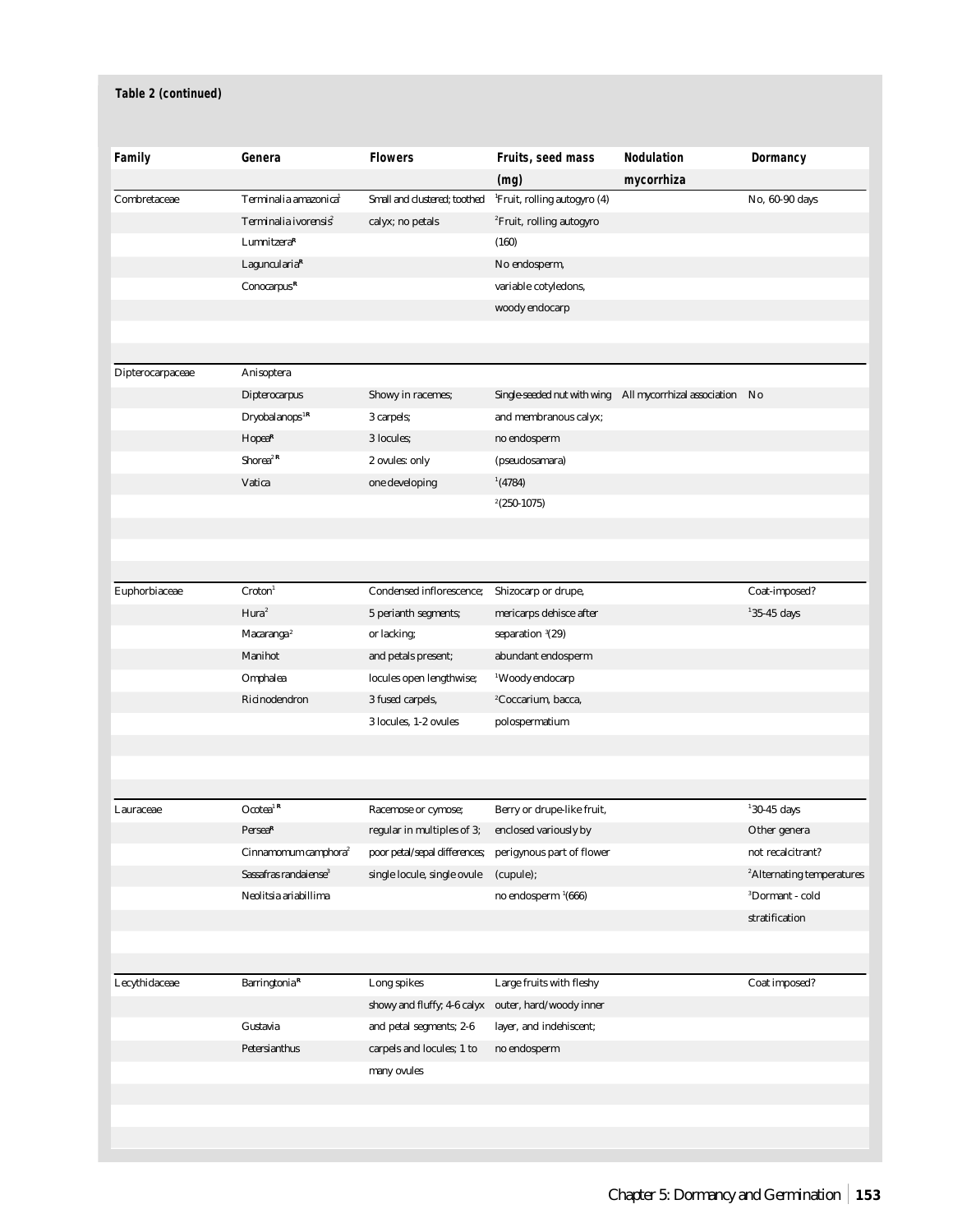| Family          | Genera                       | <b>Flowers</b>             | Fruits, seed mass                     | <b>Nodulation</b> | Dormancy                       |
|-----------------|------------------------------|----------------------------|---------------------------------------|-------------------|--------------------------------|
|                 |                              |                            | (mg)                                  | mycorrhiza        |                                |
| Malvaceae       | <b>Thespia</b>               | Calyx of 5                 | Dry capsular or schizocarpic          |                   | Yes?                           |
|                 |                              | sometimes joined sepals;   | fruit,                                |                   |                                |
|                 |                              | epicalyx; 5 free petals;   | hairy seed, no endosperm              |                   |                                |
|                 |                              | 5 or more carpels          |                                       |                   |                                |
|                 |                              |                            |                                       |                   |                                |
| Meliaceae       | Azadirachta <sup>1R</sup>    | Often cymose panicles; 3-5 | Capsule, fruit, berry; rarely         |                   | No: 130-40 days                |
|                 |                              | free or united sepals also | nut                                   |                   |                                |
|                 | Guarea <sup>2</sup>          | petals; ovary 2-6 locules  |                                       |                   |                                |
|                 |                              |                            |                                       |                   |                                |
|                 | Trichilia <sup>3R</sup>      |                            | Winged: Azadirachta and               |                   |                                |
|                 |                              |                            | Guarea; fleshy aril or                |                   |                                |
|                 | Carapa <sup>R</sup>          |                            | sarcotesta in others                  |                   |                                |
|                 |                              |                            |                                       |                   |                                |
|                 | Cedrela <sup>4R</sup>        |                            | $(200)$ $(3500)$                      |                   |                                |
|                 |                              |                            | $3(100-600)$ <sup>4</sup> (20)        |                   |                                |
|                 | Entandrophragma <sup>R</sup> |                            | $5(476)$ $(490)$                      |                   |                                |
|                 |                              |                            |                                       |                   |                                |
|                 | Khaya <sup>R</sup>           |                            | <sup>2,3</sup> loculicidal capsule    |                   |                                |
|                 |                              |                            | <sup>4,6</sup> septifragal capsule    |                   |                                |
|                 | Melia <sup>5</sup>           |                            |                                       |                   | $515-75$ days                  |
|                 |                              |                            |                                       |                   |                                |
|                 | Swietenia <sup>6</sup>       |                            |                                       |                   | $64-30$ days                   |
| Melastomataceae | Astronia                     | 4-5 sepals,                | Berry or loculicidal capsule;         |                   | No                             |
|                 | Memecylon                    | free petals,               | small seeds; no endosperm             |                   |                                |
|                 | <b>Tibouchina</b>            | 1-14 carpels; 4-5 locules; |                                       |                   |                                |
|                 |                              | 2 to many ovules           |                                       |                   |                                |
|                 |                              |                            |                                       |                   |                                |
| Leguminosae-    | Acacia <sup>1</sup>          | Erect or pendulous raceme; | Dehiscent or nondehiscent Nodulation: |                   | Yes - <sup>1</sup> A. nilotica |
| Mimosoideae     | Inga <sup>2</sup>            | regular flowers:           | pods; 1-5; 10-12 seeds per Rhizobium  |                   | A. tortilis;                   |
|                 | $PithecellobiumR$            | 5 sepals and petals,       | pod; 1(7-169) <sup>2</sup> (200-1970) |                   | No - <sup>1</sup> A. senegal   |
|                 |                              | numerous stamens;          |                                       |                   | See Tables 3 and 4             |
|                 | Albizzia <sup>3</sup>        | 5-10 stamens               | <sup>3</sup> Nondehiscent pods; 8-14  |                   | $\rm ^3Yes$                    |
|                 |                              |                            | seed per pod (83)                     |                   |                                |
|                 | Prosopsis <sup>4</sup>       |                            | <sup>4</sup> Nondehiscent pods; 25    |                   | <sup>4</sup> Yes, 10-30 days   |
|                 |                              |                            | seeds per pod; sweet pulp             |                   |                                |
|                 |                              |                            | (31)                                  |                   |                                |
|                 |                              |                            |                                       |                   |                                |
|                 | Pentaclethra <sup>R</sup>    |                            |                                       |                   |                                |
|                 |                              |                            |                                       |                   |                                |
|                 |                              |                            |                                       |                   |                                |
|                 |                              |                            |                                       |                   |                                |
|                 |                              |                            |                                       |                   |                                |
|                 |                              |                            |                                       |                   |                                |
|                 |                              |                            |                                       |                   |                                |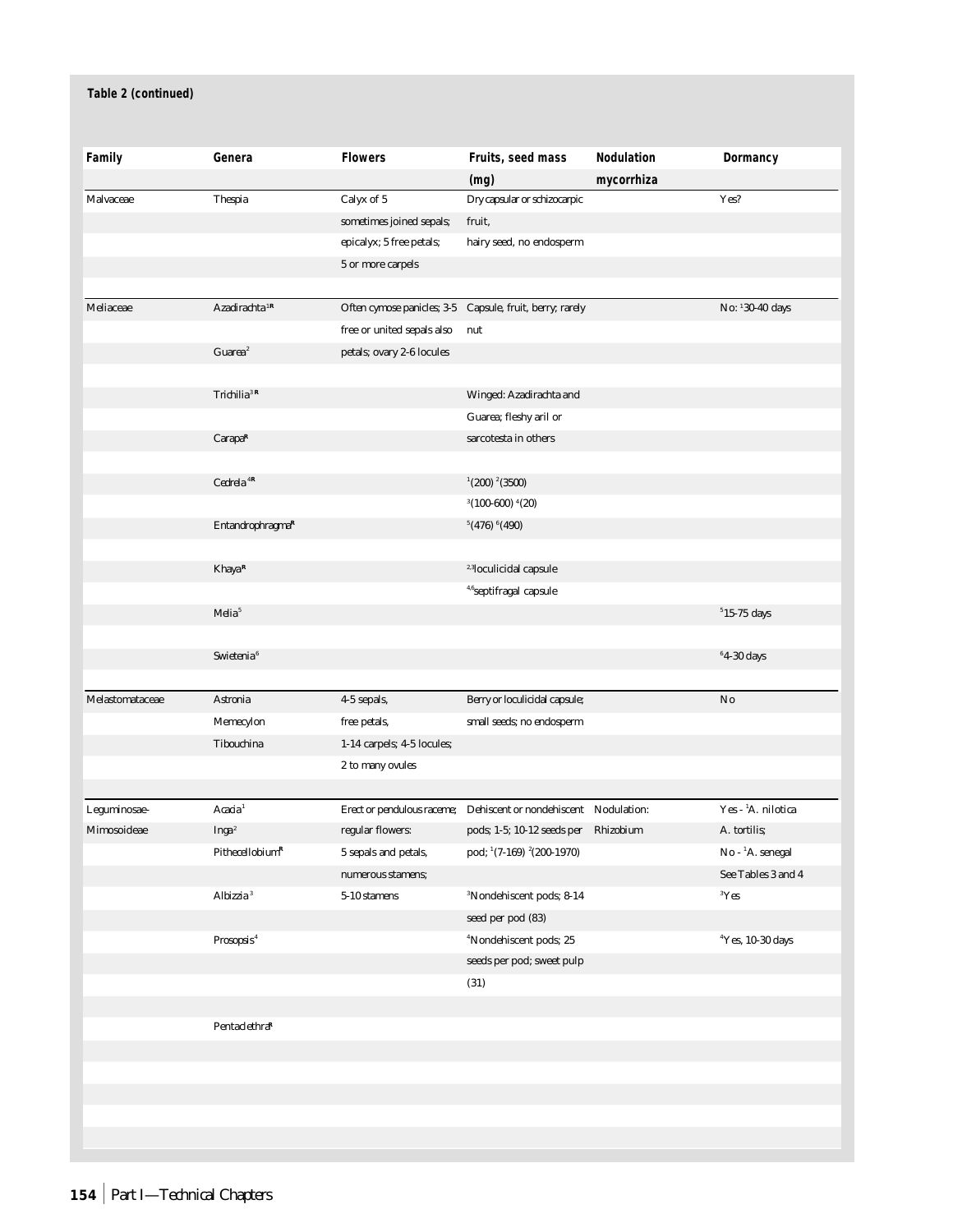| Family      | Genera                    | <b>Flowers</b>               | Fruits, seed mass                    | Nodulation               | Dormancy                        |
|-------------|---------------------------|------------------------------|--------------------------------------|--------------------------|---------------------------------|
|             |                           |                              | (mg)                                 | mycorrhiza               |                                 |
|             | Faidherbia <sup>5</sup>   |                              | <sup>5</sup> Nondehiscent pod;       |                          | $5$ Yes, 5-20 days              |
|             |                           |                              | 11-19 seeds per pod (76)             |                          |                                 |
|             |                           |                              |                                      |                          |                                 |
|             | Leucaena <sup>6</sup>     |                              | <sup>6</sup> Nondehiscent pod; 12-25 |                          | ${}^{6}Yes$                     |
|             |                           |                              | seeds per pod (50)                   |                          |                                 |
|             |                           |                              |                                      |                          |                                 |
|             | Parkia <sup>7</sup>       |                              | <sup>7</sup> Nondehiscent pod; 19    |                          | $7$ Yes                         |
|             |                           |                              | seeds with pulp (76)                 |                          |                                 |
|             |                           |                              |                                      |                          |                                 |
|             |                           |                              |                                      |                          |                                 |
|             |                           |                              |                                      |                          |                                 |
|             |                           |                              |                                      |                          |                                 |
| Moraceae    | $Arto carpus^{\mathbf R}$ | Small solitary flower        | Variable fruits:                     |                          | <sup>1</sup> Variable, see text |
|             | Cecropia <sup>1</sup>     | ovary with single ovule      | pseudodrupe, sorosus,                |                          | $2^{\circ}$ No, 45-60 days      |
|             | Castilla                  |                              | synconium                            |                          |                                 |
|             | Maclura <sup>2</sup>      |                              | with or without endosperm            |                          |                                 |
|             |                           |                              | $\boldsymbol{1}(1)$                  |                          |                                 |
|             |                           |                              |                                      |                          |                                 |
|             |                           |                              |                                      |                          |                                 |
| Myrtaceae   | Eucalyptus <sup>1</sup>   | Cymose (mostly)              | $1$ Unassisted (0.25-18)             | <sup>1</sup> Mycorrhizae | No, 3-30 days                   |
|             |                           | or racemose; 4-5 (usually)   | <sup>2</sup> Fleshy berry (120-6000) | 2?                       |                                 |
|             | Eugenia <sup>2R</sup>     | free sepals or               | (Rarely drupe)                       |                          |                                 |
|             | Melaleuca                 | reduced/absent               |                                      |                          |                                 |
|             | Metrosideros <sup>3</sup> |                              |                                      | <sup>3</sup> Mycorrhizae |                                 |
|             |                           |                              | ${}^{3}$ Unassisted (0.057)          |                          |                                 |
|             |                           | 4-5 small free petals;       |                                      | $^{4}$ ?                 |                                 |
|             | Syzgium <sup>4R</sup>     | 1-5 locules, 2-many ovules   |                                      |                          |                                 |
|             |                           |                              | If dry: capsule or nut               |                          |                                 |
|             |                           |                              | <sup>1</sup> Capsiconium             |                          |                                 |
|             |                           |                              | <sup>4</sup> Polyembryonic (333)     |                          |                                 |
|             |                           |                              | Little or no endosperm               |                          |                                 |
|             |                           |                              |                                      |                          |                                 |
|             |                           |                              |                                      |                          |                                 |
|             |                           |                              |                                      |                          |                                 |
|             |                           |                              |                                      |                          |                                 |
| Myristicaea |                           | Small inconspicuous;         | At maturity fibrous fruit            |                          | No                              |
|             | Cephalosphaera            | incapitate, fascicled or     | splits open: 2-4 valves:             |                          |                                 |
|             | Myristica                 | corymbose infloresence,      | single large seed (dehiscent         |                          |                                 |
|             | Virola <sup>R</sup>       | no petals, calyx or 3 united | berry) (800-3700)                    |                          |                                 |
|             |                           | sepals,                      | small embryo, large                  |                          |                                 |
|             |                           | single ovule; 1 or 2 carpels | endosperm with ingrowing             |                          |                                 |
|             |                           |                              | perisperm; aril                      |                          |                                 |
|             |                           |                              |                                      |                          |                                 |
|             |                           |                              |                                      |                          |                                 |
|             |                           |                              |                                      |                          |                                 |
|             |                           |                              |                                      |                          |                                 |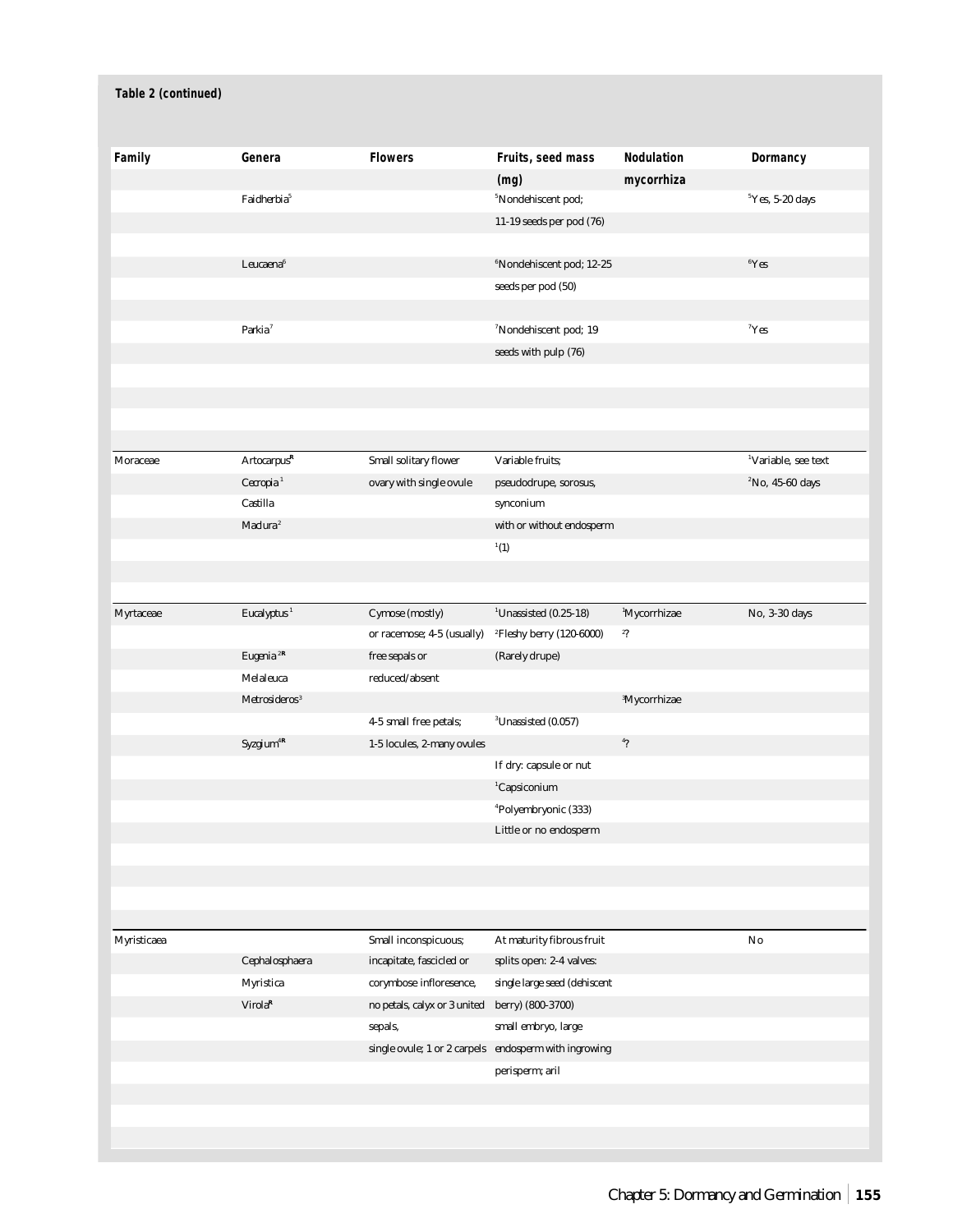| Family         | Genera                               | <b>Flowers</b>                                      | Fruits, seed mass                       | <b>Nodulation</b>        | Dormancy                              |
|----------------|--------------------------------------|-----------------------------------------------------|-----------------------------------------|--------------------------|---------------------------------------|
|                |                                      |                                                     | (mg)                                    | mycorrhiza               |                                       |
| Leguminosae -  | <b>Andira</b>                        | Irregular: lateral petals                           |                                         |                          |                                       |
| Papilionoideae | Calopogonium                         | enclosed by standard in bud;                        |                                         |                          |                                       |
|                | Dalbergia <sup>1</sup>               | 10 stamens                                          | <sup>1</sup> Nondehiscent flat pod; 1-4 |                          | $1N_0$                                |
|                |                                      |                                                     | seeds; rolling autogyro (248)           |                          |                                       |
|                | Gliricida <sup>2</sup>               |                                                     | <sup>2</sup> Dehiscent pod, 3-10 seeds  |                          | 2N <sub>0</sub>                       |
|                |                                      |                                                     | (90)                                    |                          |                                       |
|                | Lonchocarpus <sup>3</sup>            |                                                     | <sup>3</sup> Fruit, rolling autogyro    |                          |                                       |
|                |                                      |                                                     | (143)                                   |                          |                                       |
|                | <b>Milletia</b>                      |                                                     |                                         |                          |                                       |
|                |                                      |                                                     |                                         |                          |                                       |
|                | Platylobium <sup>4</sup>             |                                                     |                                         | <sup>4</sup> Mycorrhizae |                                       |
|                |                                      |                                                     |                                         |                          | <sup>5</sup> Alternating temperatures |
|                | Pterocarpus macrocarpus <sup>5</sup> |                                                     | <sup>5</sup> Fruit, undulator (337)     |                          | best                                  |
|                | Swartzia polyphylla $R$              |                                                     |                                         |                          |                                       |
|                |                                      |                                                     |                                         |                          |                                       |
| Polygonaceae   | Triplaris <sup>1</sup>               | Small flowers; solitary or                          | <sup>1</sup> Fruit, helicopter, (77);   |                          | No                                    |
|                |                                      | grouped in raceme; 3-6                              | triangular nut                          |                          |                                       |
|                | Coccoloba <sup>2</sup>               | sepals - enlarge in fruit.                          | $2(150-280)$                            | <sup>2</sup> Mycorrhizae |                                       |
|                |                                      | No petals; 2-4 carpels in one                       | (Abundant endosperm)                    |                          |                                       |
|                |                                      | locule                                              |                                         |                          |                                       |
|                |                                      |                                                     |                                         |                          |                                       |
|                |                                      |                                                     |                                         |                          |                                       |
| Proteaceae     | Grevillea                            | Raceme spike or head; ring                          | Wind dispersal (22)                     | Mycorrhizae              | Coat imposed?                         |
|                |                                      | of bracts, irregular: 4                             | fruit a follicle with winged            |                          |                                       |
|                |                                      | perianth lobes; 2-4 scales                          | seed; no endosperm                      |                          |                                       |
|                |                                      | (petals) alternate.                                 |                                         |                          |                                       |
|                |                                      | Ovary with single carpel, 1                         |                                         |                          |                                       |
|                |                                      | to many locules; persistent                         |                                         |                          |                                       |
|                |                                      | style                                               |                                         |                          |                                       |
|                |                                      |                                                     |                                         |                          |                                       |
|                |                                      |                                                     |                                         |                          |                                       |
| Sapotaceae     | Autranella                           | Borne in fascicles, sepals                          | ${}^{1}$ Berry (800-6250)               |                          | Coat-imposed?                         |
|                |                                      | free, two whorls of 2-4; 1 of 1-several seeds, oily |                                         |                          |                                       |
|                | Pouteria <sup>1</sup>                | 5. Equal number of petals;                          | endosperm, bony testa, large            |                          |                                       |
|                | Tieghemella                          | many fused carpels, many                            | embryo                                  |                          |                                       |
|                |                                      | locules, single ovule.                              |                                         |                          |                                       |
|                |                                      |                                                     |                                         |                          |                                       |
|                |                                      |                                                     |                                         |                          |                                       |
| Sterculiaceae  | Guazuma                              | Regular in complex cymes;                           | Indehiscent dry capsule: 80-            |                          | $\overline{\mathbf{?}}$               |
|                | <b>Triplochiton scleroxylon</b>      | 3-5 sepals; 5 free or fused                         | 100 seeds or berry-like (310)           |                          |                                       |
|                |                                      | petals; ovary with 2-12                             |                                         |                          |                                       |
|                |                                      | carpels; locules 2 or more                          |                                         |                          |                                       |
|                |                                      |                                                     |                                         |                          |                                       |
|                |                                      | ovules                                              |                                         |                          |                                       |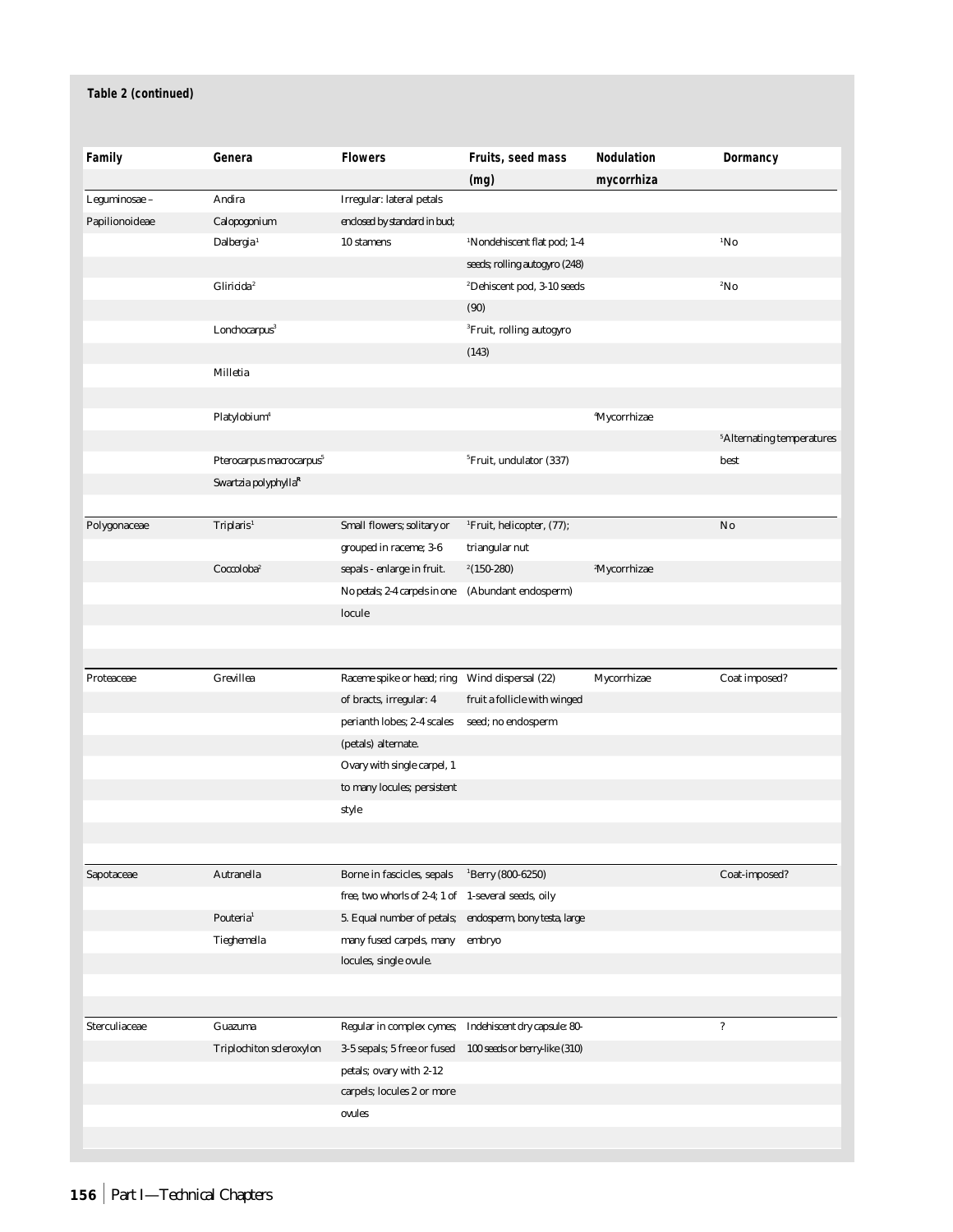| Family         | Genera                  | <b>Flowers</b>                | Fruits, seed mass                                          | <b>Nodulation</b> | Dormancy                      |
|----------------|-------------------------|-------------------------------|------------------------------------------------------------|-------------------|-------------------------------|
|                |                         |                               | (mg)                                                       | mycorrhiza        |                               |
| Verbenaceae    | $G$ melina <sup>1</sup> | Irregular in racemose,        | Stony 1-2 seeds. Drupe                                     |                   | No, <sup>2</sup> 20-50 days   |
|                | Petitia                 | cymose inflorescence.         | sometimes capsule, or                                      |                   | <sup>2</sup> Poor germination |
|                | Premna                  | Calyx and corolla 4 or 5      | schizocarp                                                 |                   |                               |
|                | Tectona <sup>2</sup>    | lobed. Ovary of 2 (4,5)       | $(715)$ $(10000)$                                          |                   |                               |
|                |                         | fused carpels divided into 4  | Little or no endosperm                                     |                   |                               |
|                |                         | (or more) locules. 1 ovule    |                                                            |                   |                               |
|                |                         | per locule (false septa).     |                                                            |                   |                               |
|                |                         |                               |                                                            |                   |                               |
|                |                         |                               |                                                            |                   |                               |
|                |                         |                               |                                                            |                   |                               |
|                |                         |                               |                                                            |                   |                               |
| Vochysiaceae   | Vochysia                | Irregular in compound         | 3-chambered capsule with                                   |                   |                               |
|                |                         | raceme; 5 sepals; petals 1-5, | winged seeds; no endosperm                                 |                   | No                            |
|                |                         | unequal size;                 |                                                            |                   |                               |
|                |                         | 3 fused carpels, 3 locular    |                                                            |                   |                               |
|                |                         | ovary                         |                                                            |                   |                               |
|                |                         |                               |                                                            |                   |                               |
| Zygophyllaceae | <b>Balanites1</b>       |                               | Regular, solitary, paired or Capsule slitting into 5 parts |                   | Some, 17-30 days              |
|                | <b>Bulnesia</b>         | cymes; 4-5 free sepals and    | (or berry or drupe)                                        |                   |                               |
|                | Guaiacum                | petals; ovary of 5 fused      | endosperm; seed pulp                                       |                   |                               |
|                |                         | carpels, 5 locules, 1 to many | (2800)                                                     |                   |                               |
|                |                         | ovules.                       |                                                            |                   |                               |
|                |                         |                               |                                                            |                   |                               |
|                |                         |                               |                                                            |                   |                               |

Data from: Albrecht 1993, Augspurger 1986, Foster and Janson 1985, Grubb and Coomes 1997, Heywood 1978, Jurado and others 1991, Spjut 1994.

## **INHERITED SEED CHARACTERISTICS**

There are many factors influencing seed germination in general, and often the inherited effects on tropical and subtropical seed germination show differences from those of the temperate species. The following are considered important components of tropical and subtropical tree seed germination: seed germination mode, morphological and physiological constraints, the orthodox-intermediate-recalcitrance continuum, and seed polymorphism.

## Seed Germination Mode

Three distinct seed germination behaviors can be recognized: epigeal, hypogeal, and intermediate (Msanga 1998). In addition, relatively unknown cryptogeal germination behavior was found in several tree and shrub species growing in the savanna tropics (Jackson 1974). Epigeal germination is considered to be fast and synchronous in contrast to the slower cryptogeal mode (Vazquez-Yanes and Orozco-Segovia 1993), which is more prevalent in larger seeds (Bazzaz and Pickett 1980). In a study of 64 leguminous species of the Amazon forest, hypogeal germination was observed only in large seeds that were more than 3.1 cm long, whereas in small seeds of less than 1 cm in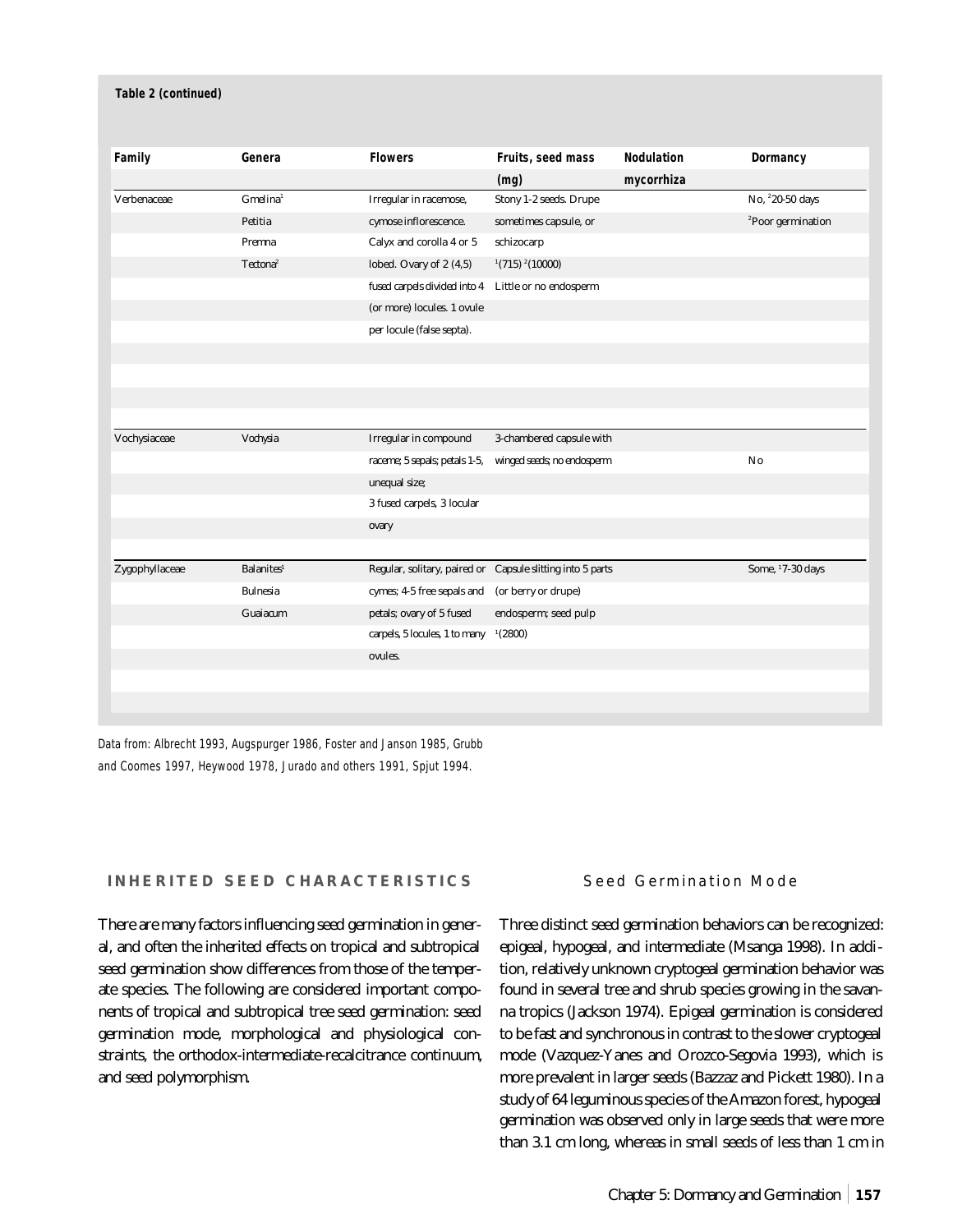length, epigeal germination prevailed (Moreira and Moreira 1996). Hypogeal germination was also most prevalent in species associated with seasonally flooded habitats.

Figure 2 illustrates these different germination patterns with their descriptions.

*Epigeal germination*—This is the most common germination behavior and occurs in most coniferous and broadleaved species when cotyledons are forced above the ground by elongation of the hypocotyl, for example *Acacia, Afzelia, Diospyros, Jucbernadia, Juniperus procera, Pinus,* and *Tamarindus.*

*Hypogeal germination*—This type of germination occurs only in broadleaved seeds in which the cotyledons remain beneath the ground while the epicotyl elongates, as in *Agelaea heterophylla, Allanblackia stuhlmannii, Antiaris toxicaria, Khaya anthotheca, Ocotea usambarensis,* and *Quercus* spp*.*

*Intermediate (between epigeal and hypogeal) germination*—Two types may be distinguished. In the first, the seedcoat cracks and the radicle emerges through the scar end and develops into a taproot, then cotyledons unfold to release the developing shoot as typified by *Bauhinia petersiana, Clerodendrum cephalanthum,* and *Uapaca kirkiana*; in the second, the cotyledons remain inside the seedcoat but are lifted above the ground, as typified by *Dipterocarpus* and *Rhizophora*.

*Cryptogeal germination*—This type of seed germination, in which new shoots arise below the ground even though the seed germinated on the surface, occurs in several savanna tree and shrub species, for example *Combretum binderanum, C. molle, C. fragrans,* and *C. sericeum*. Apparently this type of germination evolved as an adaptation to an environment long subjected to annual burning, and serves to reduce water loss (Jackson 1974).

It is also interesting to note that, unlike the tree seeds in the temperate region, where the radicle always protrudes from the micropylar end of the seed unless germination is abnormal,



**Fig. 2a.** Epigeal germination (e.g. *Albizia lebbeck*) from time of sowing to full seedling development: A. at sowing; B. 5 days, C. 10 days, D. 15 day and 25 days after sowing (after Msanga, 1998).



**Fig. 2b.** Hypogeal germination (e.g. *Vitex keniensis*) from time of sowing to full seedling development: A. at sowing; B. 14 days, C. 21 days, D. 28 days, and E. 35 days after sowing (after Msanga, 1998).



**Fig. 2c.** Intermediate germination (e.g. *Uapaca kirkiana*) from time of sowing to full seedling development: A. at sowing; B. 15 days, C. 20 days, and D. 30 days after sowing (after Msanga, 1998).



**Fig. 2d.** Crypotogeal germination (e.g. *Combretum sericeum*): January 4, 1969 (a); January 16, 1969 (b); June 8, 1969 (c) original plumule damaged, resulting in the growth of the cotyledonary axillary buds from the root crown. (after Jackson, 1974).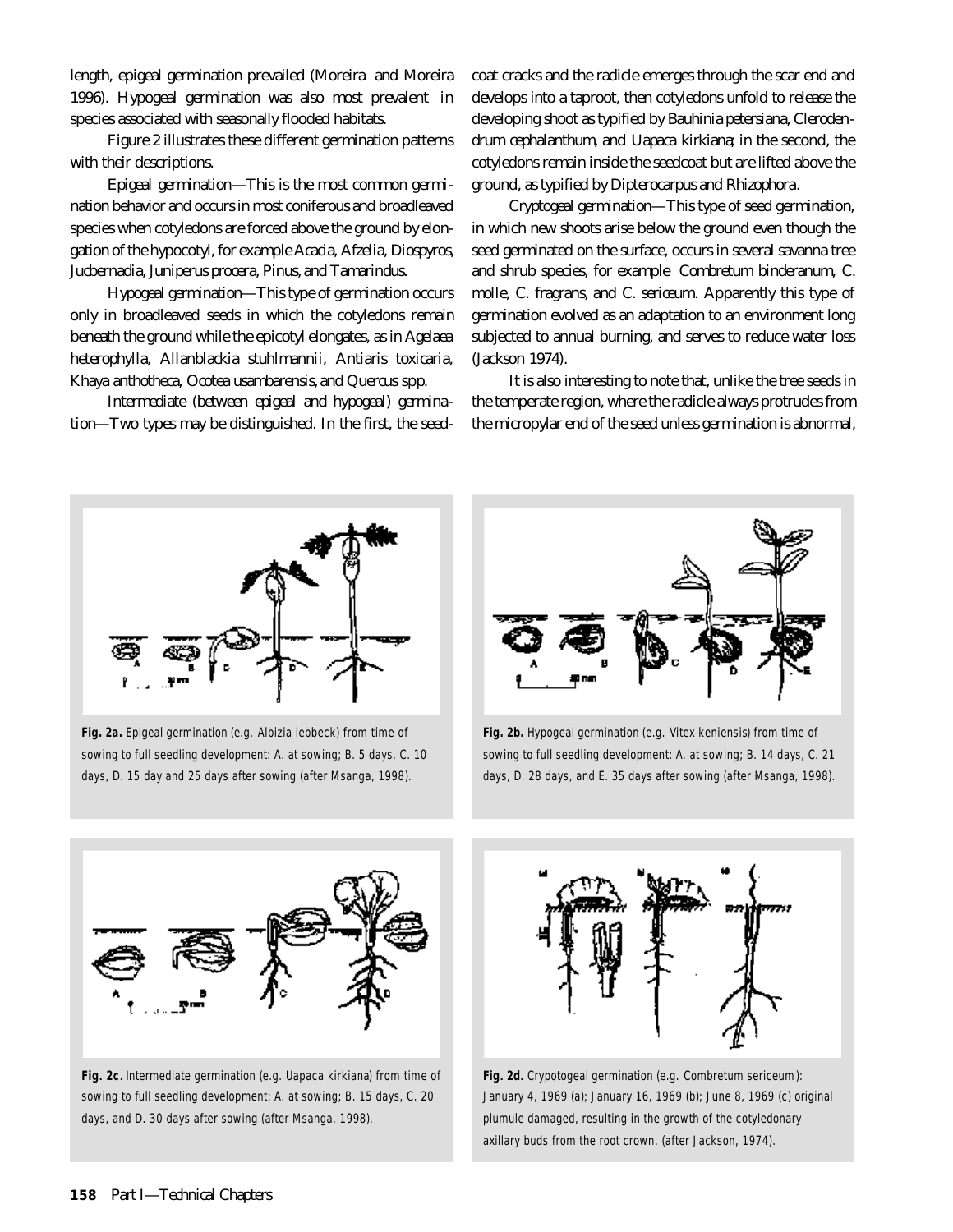germination of some tropical tree species such as *Hopea ferrea* and *Markhamia lutea* have radicles that emerge from the middle of seeds (Msanga 1998, Pukittayacamee 1996).

# Morphological and Physiological Constraints

The time of germination can be controlled not only by dormancy mechanisms (which are more strongly under genetic control) but also by timing of dispersal (which may be seen as more of a product environmental-genomic interaction). Thus, seed germination is ultimately the product of interactions such as flowering, pollination, seed development, seed dispersal, and seedling establishment. Developmentally the flower, fruit, and seeds constitute a morphological continuum and thus collectively exert a powerful influence on seed dormancy and germination. Primack (1987) has noted that the fruit wall may determine many aspects of seed germination. The fruit wall may split open at maturity in capsules, pods, and follicles, or it may persist as a hard protective layer in nuts, caryopses, and achenes. In addition, the fruit wall may envelop the seeds in soft, nutritious flesh, as seen in berries and pomes. Remnants of fruit structure that remain will determine its immediate physical and chemical environment, and have a dominant effect on germination. Finally, the seedcoat, which originated from the integuments of the ovule, also exerts an influence on germination.

In table 2 some differences are given which exist between families, genera, and even within species, as regards fruit size and type for some of the genera of tropical trees. The classification of fruit types has been taken from the recent revision by Spjut (1994), along with information from various sources of fruit weights. We accept that this table is likely to highlight the many gaps in our knowledge, but hope that it serves as an incentive for further study.

Most trees bear fruits with distinctive modifications for dispersal by explosive discharge, wind, or consumption by birds and mammals. It is noteworthy that Corner (1954) distinguished between megaspermous and microspermous seeds in the families of tropical plants, and that the megaspermous group included the families *Annonaceae, Bombacaceae, Burseraceae, Connaraceae, Dipterocarpaceae, Ebenaceae, Fagaceae, Guttiferae, Lauraceae, Lecythidaceae, Myristicaceae, Palmae,* and *Sapotaceae*, many of which are well represented in table 2.

The property of maintaining seed size reasonably constant within a species, while all other organs of the plant show high plasticity, has been attributed to the maintenance of continuity between generations (Harper and others 1970).

As can be seen in table 2, seed size varies over several orders of magnitude, with *Cocos nucifera* at one extreme (600 g) while *Eucalyptus* spp. (0.25 to 18 mg) and *Metrosideros* (0.057 mg) are at the other. It has also been noted that fleshy fruits are very common in most tropical rain forests, often in excess of 70 percent, while lower frequencies of 18 to 63 percent have been noted in the forests of Queensland, Australia (Willson and others 1989).

# Dormancy and the Orthodox-Intermediate-Recalcitrant Continuum

We have refrained from defining dormancy and germination until this late stage for two reasons. First, although it is clear that these states are perhaps intuitively and morphologically evident, biochemical definitions are still lacking (Bewley 1997, Hilhorst and Torop 1997). Dormancy is generally regarded as a temporary suspension of visible growth (i.e. germination) and for many seeds the final phase of seed development involves significant water loss and entry into a metabolically inactive state. This definition, however, is framed to encompass man's important crop plants. If, when provided with suitable temperature, water, and oxygen, germination does not occur the seed is considered to be dormant. Traditionally dormancy is seen as being coat- or embryo-imposed, or a combination of the two. While coat-imposed dormancy is well researched in the legumes, and pretreatments to overcome this type of dormancy are discussed further, well-studied examples of the other dormancy imposition mechanisms are wanting for tropical tree species. Also, in view of the various syndromes mentioned in the Introduction, it might be more appropriate to consider tropical tree seeds as falling into three **germination** categories: coat-imposed germination, prompt germination, and delayed germination. These overlay, or perhaps integrate with, the three seed **storage** categories: orthodox, intermediate, and recalcitrant. Indeed, the question might be asked: to what extent in tropical tree seeds is maturational drying to low (orthodox seed) moisture contents an obligate or facultative attribute? The seeds of many tree species from the humid rain forests are recalcitrant and readily germinable upon falling on the ground as long as moisture is available (several Dipterocarps such as: *Dipterocarpus grandiflorus, Hopea ferrea, Shorea* spp.), while some of the species such as *Podocarpus macrophyllus*, and mangrove species such as *Rhizophora* germinate on the mother tree. Seeds of these species have the shortest longevity and complete their germination processes very quickly. In contrast, some recalcitrant seeds in Africa germinate very slowly (e.g. *Bersama abyssinica* attains 45 percent of its germination after 7 weeks and 70 percent after 10 weeks from sowing). The slowest recalcitrant seed germination was reported to reach 12 percent after 2 months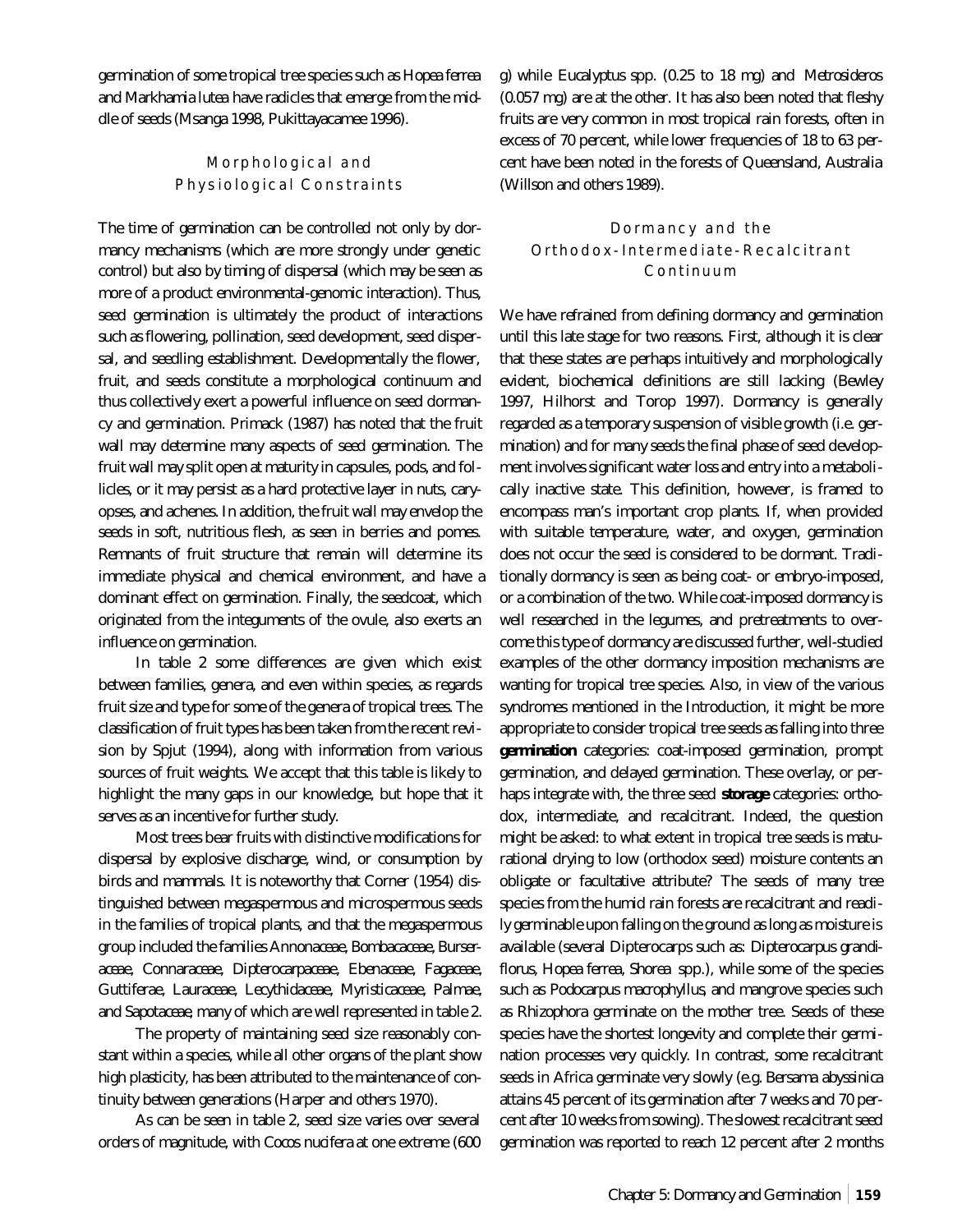and 70 percent after 3 months from sowing (Msanga 1998). See also figure 1, which graphically illustrates these aspects.

In the subtropical region of Taiwan, recalcitrant seeds of several tree species like *Beilschmiedia erythophloia, Cinnamomum subavenicum, Litsea acuminata, Neolitsea variabillima,* and *Podocarpus nagi* require moist chilling treatment for maximum germination (Lin 1994).

For seeds of nondormant orthodox tree species such as *Acacia drepanolobium, Albizia anthelmintica, A. tanganyicensis, Eucalyptus camaldulensis* Den*, E. globulus, E. muculata, E. paniculata, Gliricida sepium, Samanea saman,* and most recalcitrant species, germination is usually completed between 3 and 14 days. Seeds of other tropical trees such as *Faidherbia, Cassia,* and *Delonix* have seedcoat-imposed dormancy and require some physical or chemical scarification treatment to overcome their dormancy. This allows water, oxygen, or both to enter the seeds and permits the embryo to overcome the mechanical restriction of surrounding tissues. Seedcoatimposed dormancy is the major cause of many tropical tree seed germination problems and is discussed further in the section entitled Pretreatments to Overcome Dormancy.

## Seed Polymorphism

In general, the frequency distribution of seed size and shape from either single plants or populations is a continuous distribution, normal or skewed. In plants showing seed polymorphism, two or more sharply defined distribution patterns are seen (Harper and others 1970). Attributes such as seed size, shape, dormancy, or internal structures are some of the forms in which polymorphism may be manifested.

For example, three seed types are seen in the legume *Ononis sicula* of the Israeli desert, whose seeds are polymorphic in color, size, weight, and water permeability. South American species of *Ormosia* produce both red and bicolored (black and red) seeds, the production of which appears to be highly variable. While the red seeds are susceptible to bruchid attack, the bicolored seeds are highly toxic and rarely attacked by bruchids (Van Staden and others 1989).

Seedcoat color changes are often associated with the onset of impermeability during seed maturation and there is evidence that seedcoat color is controlled by a single gene (Egley 1989). The adaptive value of this polymorphism is clearly evident: orange seeds of *Platylobium formosum* were seen to be less dormant than black seeds when studied over two successive years (Morrison and others 1992).

These workers also studied the dormancy patterns of some common Australian leguminous species, and showed that seed weight and volume were significantly related to the properties of nondormant seeds. Three groups were distinguished: those with a relatively small nondormant fraction at maturity (0 to 10 percent) which was maintained through time; those with a relatively large nondormant fraction (10 to 40 percent) which maintained dormancy over time, and those that possessed a relatively small nondormant fraction whose dormancy decreased over time. To what extent the above patterns are evident in tropical tree species remains to be determined. The presence of two or more distinct seed types in fruits is well documented in herbaceous species, e.g. *Xanthium* (Harper and others 1970). Augspurger and Hogan (1983) have noted that *Lonchocarpus pentaphyllus* has mature indehiscent fruits that may contain one, two, and three (rarely four) winged seeds; while this had clear implications for dispersal, the influence on germination remains unknown. Variable numbers of seeds per fruit were also noted for *Platypodium elegans, Dalbergia retusa,* and *Pterocarpus rohrii*, but again there is no clear evidence how this polymorphism may influence germination. That different sizes of seed may show marked differences in germination is well known: large and medium-sized seeds of *Syzgium cumini* gave better germination than smaller seeds (Ponnamal and others 1992); seed size did not influence germination percentage in *Virola koschnyi*, although large seeds produced more vigorous seedlings (Gonzalez 1993).

Sometimes the pattern observed is not entirely consistent. Roy (1985) showed that although the germination index for small seeds of *Albizia lebbeck* (L.) Benth. was greater than for large seeds, the actual percentage germination and seedling vigor were greater for larger seeds. This contrasts with another study (Prem Gupta and Mukherjee 1989) where 62 percent germination was recorded for large seeds (0.1 g) of *A. lebbeck* as against 74 percent for smaller seeds (0.08 g).

The germination of three weight classes of *Acacia melanoxylon* R. Br. (ranging from 0.0099 to 0.021 g) varied from 55 percent for lighter seeds to 95 percent for the heavier cohort (Gomez Restrepo and Piedrahita Cardona 1994).

#### Seed Maturity and Postharvest Handling

Apart from the above inherited characteristics that may influence germination, there are environmental influences and factors within the control of the seed scientist which fall under this heading. Some of these have been identified as: ecological conditions of the mother tree, seed collection date, seed quality and treatment, seed storage (discussed in chapter 3 of this volume), and seed germination tests. All seeds, whether they are orthodox or recalcitrant, require timely collection at or near their full maturity, then careful handling from collection to storage to obtain maximum physical and physiological quality. However, a wide range of reproductive patterns is seen in tropical trees. Flowering and fruiting patterns may be contin-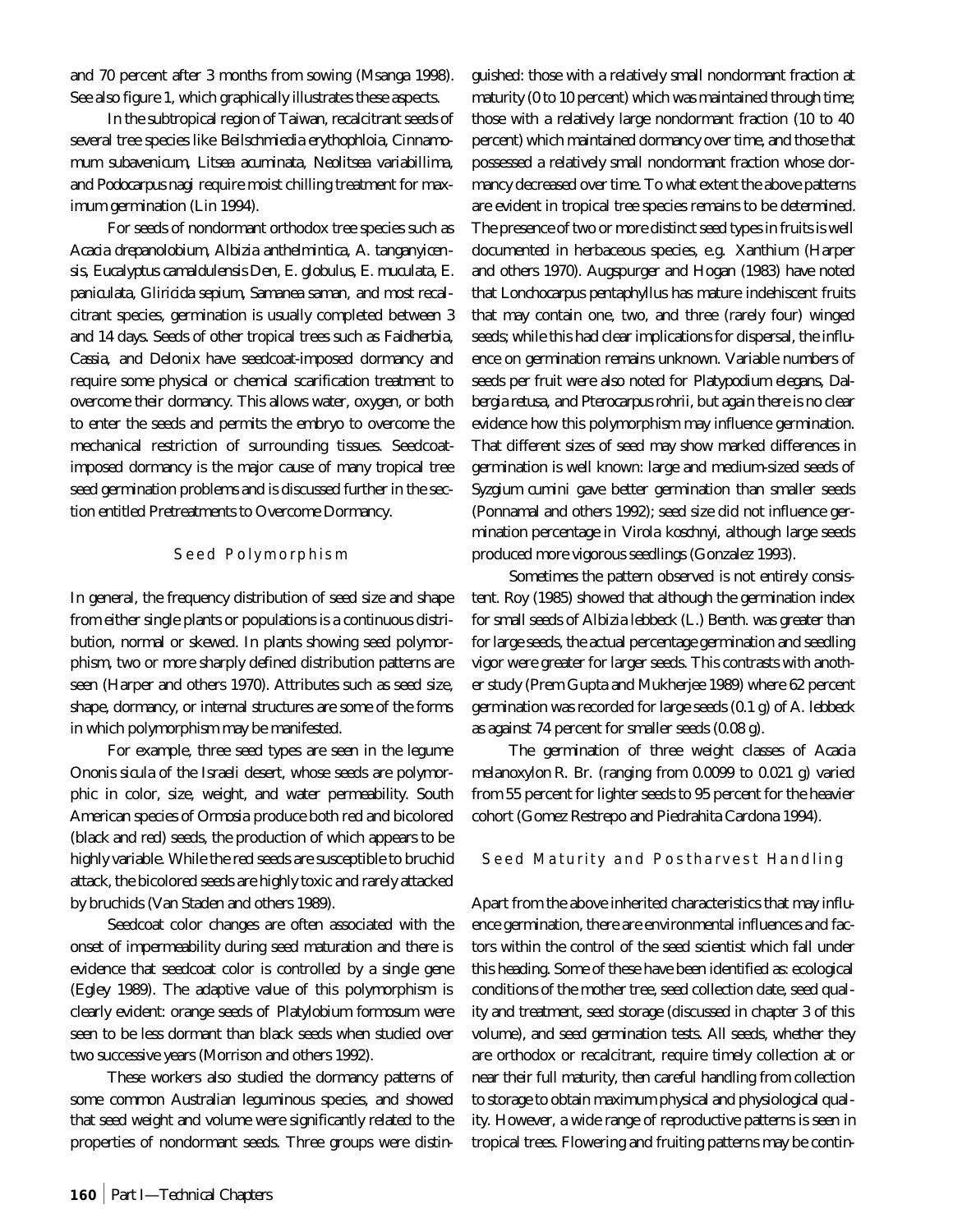uous and predictable; show some seasonability (using environmental ones such as photoperiod, temperature, and drought); or be somewhat erratic. In dipterocarps it has been noted that flowering and fruiting may occur once every 2 to 3 years, and in some species may occur only every 11 years (Jansen 1974); sometimes only a third of the forest population may seed at any one time (Turner 1990). In addition, the number of flowers that develop into mature fruits can vary enormously, not only in a species-specific manner but also from year to year. Flower and fruit abortion can be considerable. For example, in *Ceiba pentandra* less than 0.1 percent of flowers mature into fruit, and only 10 percent of initiated fruits mature (Stevenson 1981). Immature or incompletely dried seeds have long been known to affect seed germination and vigor, and the choice of an optimal collection time is often a compromise between several factors. If flowering and fruiting are protracted, no one harvest time will provide seed of uniform maturity. Mahedevan (1991) has reported that tree-to-tree variations in fruiting and seed maturation in *Acacia nilotica, Albizia lebbeck,* and *Azadirachta indica* militated against a single collecting time. Marked genetic influences may also operate, as seen in the provenance trials of *Acacia mangium* from 20 localities, which yielded wide variations in seed characteristics and production (Bhumibhamon and others 1994).

Often, features such as fruit or wing color may provide useful indicators of seed maturity and germination. For *Gmelina arborea*, yellow and yellow-green fruits gave higher germination than green fruits (Mindawati and Rohayat 1994), while in *Shorea pinanga* and *S. stenoptera,* harvest of fruits with fully brown wings greatly improved final germination (Masano 1988). The narrow window for optimal harvest was shown by the study of Kosasih (1987) on *Shorea ovalis*. Harvests made at 9, 10, and 11 weeks, during which time coat changes occurred, showed 13 percent, 25 percent, and 93 percent germination, as well as more rapid germination. External signs of fruit ripeness, and suitable postharvest handling techniques, have been reported for 18 tree species from Colombia including *Bombacopsis quinata, Calophyllum mariae, Cordia allodorata, C. gerascanthus, Didymopanax morotonii, Jacaranda copaia, Tabebuia rosea, Virola* spp., and *Zanthoxyllum tachuelo* (Trivino and others 1990).

The potential for insect attack exists at any stage of seed production, and seed predation by insects causes the selective abscission of young fruits. A stand of *Cassia grandis* aborted 95 percent of initiated fruit, 81 percent of which were seen to be insect damaged (Stevenson 1981). For basic information on insect attack of orthodox seeds during storage the reader is referred to Howe (1972), while Birch and Johnson (1989) discuss seed predation specifically in the legumes. Field studies indicate that seeds may be subjected to seasonal attack, especially at the peak maturation period. Information is available on weevil attack in dipterocarps (Khatua and Chakrabati 1990, Kokubo 1987). Postfertilization weevil attack in *Syzgium cormiflorum* was reported to be as high as 70 percent (Crome and Irvine 1986). Sometimes insect attack is restricted to external pulpy tissues and does little harm (Eusebio and others 1989). Postdispersal seed mortality of 30 to 35 percent for *Virola nobilis* was accounted for by insect attack (Howe 1972), while a figure of 25 percent has been given for *Ocotea tenera* fruits on the parent tree (Wheelwright 1993).

A number of *Bruchus* spp. attack fruits in the field and are brought into storage with ripe seeds. Attacks on *Acacia* spp. have been especially well documented (Hedlin and Eungwijarnpanya 1984), while the genus *Caryedon* is prone to attack *Combretum, Cassia,* and *Acacia* spp. (Howe 1972). Eungwijarnpanya and Hedlin (1984) and Abdullah and Abulfatih (1995) have reported insect damage on species of *Acacia, Albizia, Bauhinia, Cassia, Dalbergia, Dipterocarpus, Shorea,* and *Tectona*. Johnson and Siemens (1992) have recorded bruchid attacks on *Acacia farnesiana* and *Pithecellobium saman* in Ecuador and Venezuela, while large-scale attack on seeds of *Virola surinamensis* by C*onotrachelus* weevils was observed around fruiting trees by Howe and others (1985). In some instances, toxic seed constituents may significantly limit seed predation by insects, such as *Pentaclethra*. Central American woody legumes form two natural groups by seed weight: the mean seed weight of 3 g in 23 species that have toxic seed constituents and are not attacked by bruchid beetle larvae, and the mean seed weight of 0.26 g in 13 species that are attacked by bruchid beetles (Harper and others 1970).

Interactions between insect and fungal damage may operate additively in some cases. Damage was found to range between 50 percent in November and over 70 percent in February for seeds of *Albizia lebbeck* collected in Madhya Pradesh (Harsh and Joshi 1993). A general account of seed fungi may be found in Baker (1972) and Mittal and others (1990). Both recalcitrant and orthodox seeds harbor fungi, which may have serious impact on germination. Mycock and Berjak (1990) examined seven recalcitrant crop species and found a spectrum of fungal contaminants in all; fungal proliferation was exacerbated by storage. Fungi were also evident in the orthodox seeds of the tropical tree species *Albizia, Cedrela, Entandrophragma, Gmelina, Khaya, Leucaena, Maclura, Terminalia,* and *Triplochiton* (Gyimah 1987). A diverse and abundant mycroflora were found to be associated with six species of *Eucalyptus* investigated by Donald and Lundquist (1988). Hot water treatments (50 °C), surface sterilization (10 percent sodium hypochlorite), or fungicidal treatment (captan) were effective in reducing fungi and increasing germination. Physical sieving alone, whereby fine chaff was removed from seed lots, was able to reduce fungal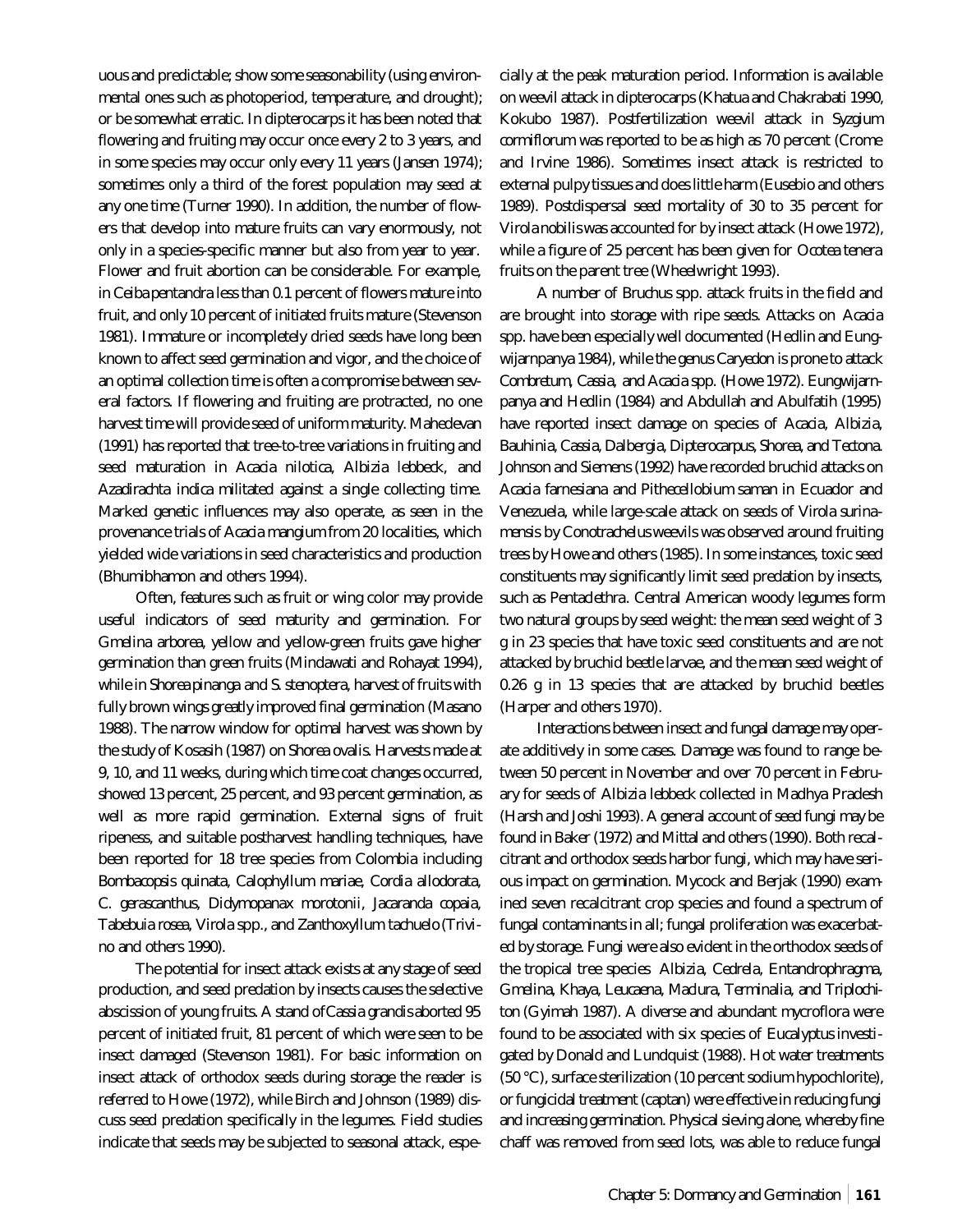contamination appreciably. Under field conditions, ants were seen to exert a positive effect on seed germination in *Hymenaea courbaril* by removing pulpy and fungus-infected pulp (Oliveira and others 1995). Further details on seed pathology may be found in chapter 6, by Old and others. Recalcitrant fruits are commonly collected before they reach full maturity due to their short collecting windows. Consequently, they must be handled with great care in transporting and processing to limit fungal and insect attack and maximize germination. The effect of postharvest handling on the quality of provenances of recalcitrant seeds of *Azadirachta indica* has been reported (Poulsen 1996). Immature or improperly processed seeds have long been known to affect seed germination and vigor. Collection of fruits/seeds from the ground is convenient and economical, but usually results in poor quality seed if improperly timed (Willan 1985). In Brazil, emphasis has been placed on reducing transporting time of fruits of *Gmelina arborea* in sacks to prevent losses in germinability (Woessner and McNabb 1979). Willan (1985) suggested that critical factors for recalcitrant fruits were ventilation, temperature, moisture content, nursery practices, and careful handling in long-distance transport.

The processing of fleshy fruits requires timely extraction to avoid fermentation. All recalcitrant fruits should be dried in the shade with good ventilation. Seeds of some recalcitrant species like *Bersama abyssinica* and *Trichilia emetica* require 4 day postharvest ripening before processing (Msanga 1998). A period of postharvest ripening was also required by *Shorea siamensis* and *Shorea roxburghii* (Panochit and others 1984, 1986), as well as for *Persea kusanoi*, *Neolitsea acuminatissima,* and *Cinnamomum philippinise* (Lin 1994, Lin and others 1994). Handling is especially critical for germinating intermediate and recalcitrant fruits/seeds requiring slow drying under shade and cool temperatures (e.g. *Swietenia macrophylla*), then washing and macerating to remove pulpy tissues.

It sometimes may be difficult, particularly in smaller-seeded species, to distinguish between fully developed or incompletely filled seeds. Density separation, using solutions of either polyethylene glycol or potassium carbonate, provides a convenient means of effecting separation between "floaters," "sinkers," and debris (Hurley and others 1991, Tsuyuzaki 1993).

# **PRETREATMENTS TO OVERCOME DORMANCY**

Dormancy in tropical and subtropical tree seeds is predominantly seedcoat imposed. Various effective and practical treatments have been developed to break this dormancy. Nicking,

hot water soaking, and physical or acid scarification have all been used to good effect with the seeds of the many legume species of tropical and subtropical origin.

The role of the seedcoat in regulating imbibition is well known in legumes, and differences in seedcoat permeability resulting from maturational factors, mechanical damage during harvest, or scarification treatments may all impinge negatively on germination by causing imbibition injury (Powell and Matthews 1979, 1991). In the tropical forage legume *Calopogonium mucunoides*, the water absorption pattern was characteristic for each individual seed lot, and higher imbibition rates were associated with seeds of lower quality (Souza and Marcos-Filho 1993).

## **LEGUME SEEDCOAT STRUCTURE**

The impermeable properties of the legume seedcoat to water or gases, and its property of providing a mechanical restraint to the embryo, are achieved by a combination of structural and/or chemical properties, which have been elucidated by anatomical and ultrastructural studies. While the seedcoat is seen as a hindrance to uniform and rapid germination, it should be remembered that the coat nonetheless performs the critical functions of regulating water uptake, providing a barrier to fungal invasion, and reducing leakage from the embryo during imbibition. As Hanna (1984) noted, most investigations have unfortunately concerned themselves with finding mechanisms for improving germination rather than determining mechanisms involved in the process.

Although the topic has been extensively investigated for more than four decades (Bhattacharya and Saha 1990, Dell 1980, Hyde 1954, Maumont 1993, Serrato-Valenti and others 1995), it is perhaps necessary to bring the results of these many reports together in one place. One recent useful review on this topic is that of Egley (1989).

Figure 3 illustrates some of the relevant features of the legume seedcoat. It is important to remember that while impermeability is seen in all three legume families, there are many differences, and not all legumes necessarily have a significant coat-imposed dormancy (see also table 2). Fresh seeds of G*liricidia* and *Xylia* germinated readily (Iji and others 1993), and although seeds of *Hymenacea courbaril* showed hard coats, good germination was reported at 23 °C in soil, without any scarification treatment. Developmental events during late maturational drying are critical to the acquisition of impermeability. All sites that were open during early development, such as the hilum, micropyle, and chalazal pore, seal up during the late stages of seed drying. At 20 percent water content, and below, the epidermis of the seedcoat is considered to become markedly impermeable.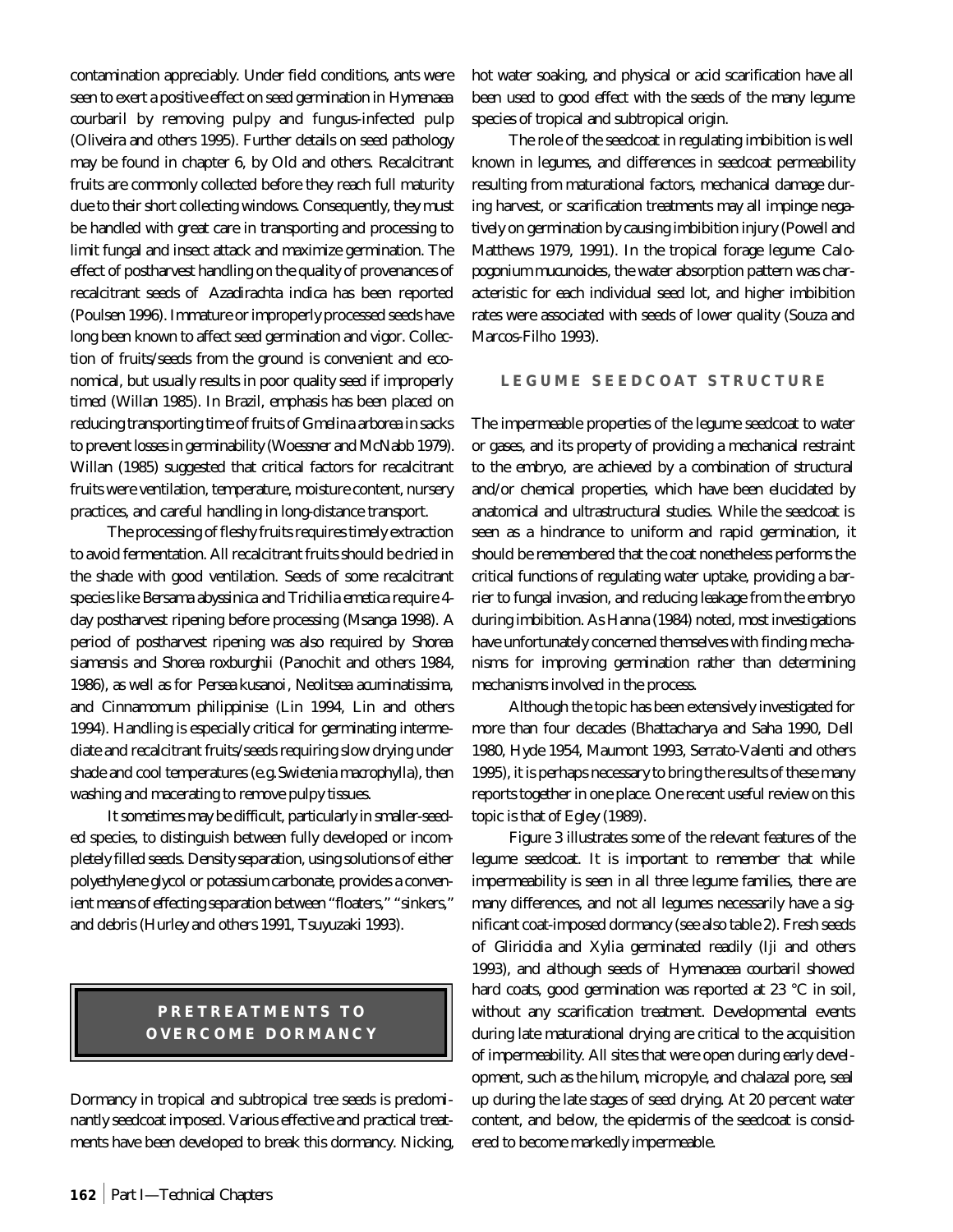The cuticle on the seed surface is the first line of impermeability, although it is no longer considered to be the major or sole barrier to water entry. Below the cuticle lie thickwalled, tightly packed rows of columnar cells (Palisade or Malpighian cells) which completely enclose the embryo except for the hilum, micropyle, and chalazal pore; these cells are considered to play a major role in preventing water ingress. During the final stages of maturational drying, seed shrinkage intensifies the process of compression of these cells, and the occlusion of their lumen, along with impregnation of the wall by such substances as suberin. Typically the hilum is responsible for further seed drying, acting as a hygroscopic valve by closing at high atmospheric relative humidity (r.h.), thereby limiting water vapor uptake. Likewise, by opening when atmospheric r.h. is low, the hilum permits further water loss from the seed. Differential tensions between the palisade and counter-palisade cells are thought to cause hilar movement (fig. 3D). Caesalpinoid and mimusoid legumes generally lack



**Fig. 3.** Microscopic and macroscopic morphological details of some legume seeds and testae: (A) *Acacia galpinii*, (B) *Inga acreana*, and (C) *Pithecellobium cochleatum* (Reproduced from Maumont 1993); (D) Section through hilar region of *Lupinus arboreus* (Reproduced from Hyde 1954); medium longitudinal sections through raphe-antiraphe regions of (E) *Acacia farnesiana*, and (F) *Schotia brachpetala*

(Reproduced from van Staden and others 1989). Abbreviations: pl. = pleurogram; m.s. = mucilage stratum; l.l. = light line; e.h.c. = external hourglass cells; M.c. = Malpighian cells; mes. = mesophyll; i.h.c. = internal hourglass cells; r.t. = resinous tissue; h.f. = hilar fissure;  $p =$ palisade;  $c.p. = counter-palisade layer; P.e. = palisade epidermis; s =$ spongy (mesophyll); t.b. = tracheid bar.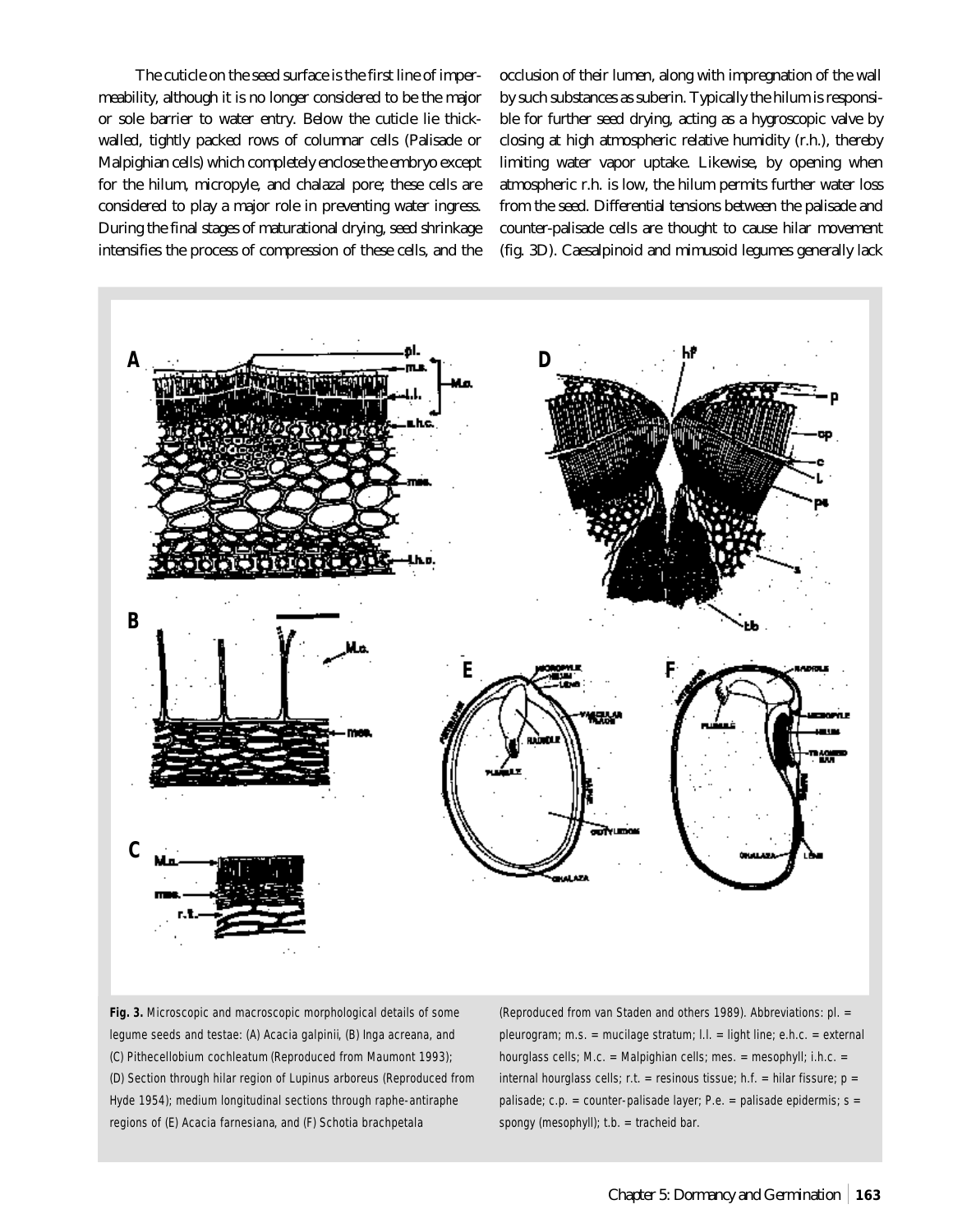the complex hilum seen in the papilionids, and so the water regulation system needs further clarification. Below the Malpighian cells there is sometimes a squat layer of hypodermal "hourglass" cells with thickened walls (fig. 3A), but this is not universal, and sometimes compressed mesophyll cells are seen (figs. 3B and 3C).

These cells, which may have thick or hard pectic layers, have also been implicated in restricting water uptake or movement. Inner "hourglass" cells are the last cell type in "typical" legume coats (fig. 3A), but in other genera other cells may be seen, e.g. resinoid tissue *Pithecellobium* (fig. 3C).

The "hourglass" cells do not develop below the strophiolar plug region (also called the lens), and sometimes thinwalled parenchyma cells create a natural point of weakness (e.g. *Albizia* and *Acacia*). Other cell types have been reported here, such as the "white cells" of *Leucaena leucocephala* (Serrato-Valenti and others 1995), and these may be important in the early aspects of water movement into the seed. The long, narrow Malpighian cells in the strophiolar (lens) region have a greater tendency to split when subjected to heating, physical, or chemical treatments, but the exact manner of lens rupture may seem to be legume-specific. Irreversible lens rupture seems common in mimusoid legumes, but not in the papilionids; the vascular bundle below the lens and its association with coat rupture needs to be considered in the overall process. The "ejection" of lens cells is characteristic of *Albizia* given heat treatment, compared to a more controlled lifting in *Acacia*. Finally, the chalazal split, which may be geographically quite distinct from the hilum, may lose its sealing deposit or it may break down naturally; subsequent water uptake may cause differential cell expansion and buckling of the wall layers of the testa.

Often, once the seedcoat has been breached and imbibition has occurred, germination may still be impaired. This has been variously attributed (but not proven) to hormonal aspects and the requirement for other germination signals (e.g. light). Frequently, darkening (tanning-type reactions), associated with maturation drying is considered to play a role in the impermeabilization process. To what extent this is a regulated developmental event occurring at a specific, particular, water content (like LEA proteins) or is purely a "last ditch" response associated with final loss of cellular integrity, is unknown. The process does seem to show striking parallels with peroxidaseinitiated free-radical polymerization of lignins (and suberins) seen in xylem vessel differentiation (Fukuda 1996, McCann 1997). There is some evidence that the rates of maturational drying can influence seedcoat properties (Egley 1989), and hence coat-imposed dormancy. Nutrient status, cytokinins, and abscissic acid have also been suggested as additional elements involved in seedcoat development (Egley 1989).

## **TREATMENTS TO BREAK SEEDCOAT DORMANCY**

## Nicking

This treatment involves cutting the seed at the distal (cotyledonary) end with a sharp tool like a scalpel, a razor blade, or a large nail clipper. The treatment is practical for treating small quantities of seed for testing or research purposes, but is time consuming and laborious. It has been found effective in releasing the dormancy of *Acacia tortilis, A. seyal, Albizia gummifera, Brachystegia spiciformis, Delonix elata, Faidherbia albida, Leucaena leucocephala, Maesopsis eminii,* and *Terminalia* spp*.* (Msanga 1998, Wolf and Kamondo 1993).

## Soaking in Water

This is the simplest treatment to give the seeds an early start in the germination process. It has effects not only on the activation of enzymes and mobilization of reserves, but also on the softening of hard seedcoats and leaching out of chemical inhibitors. Soaking in water for 2 to 48 hours has been reported to improve seed germination of many tropical tree species such as *Acacia mearnsii, A. melanoxylon, A. nilotica, Adenanthere mirosperma, Albizia amara, A. procera, Grevillea robusta, Trewia nidiflora,* and *Pinus caribaea* (Matias and others 1973). Aerated, cold-water soaking for 28 days at 1.1 °C was found to be effective in breaking moderate dormancy and enhancing germination of *Pinus taeda* seeds (Barnett and McLemore 1967). In contrast, Andressen (1965) found cold, distilled-water soaking at 3 °C for 7 to 14 days depressed the germination of *Pinus strobiformis* seeds of northern Arizona and northern New Mexico. Experience of the USDA Forest Service's Eastern Tree Seed Testing Laboratory indicated that long periods of soaking (7 to 14 days) is apparently injurious to coniferous seeds unless they are soaked in aerated water (Swofford 1965).

Alternate soaking and drying of agricultural seeds has been studied as a treatment to improve seed germinability and increase crop productivity (Basu and Pal 1980, DasGupta and others 1976). Yadav (1992) investigated the influence of various soaking-drying treatments on the subsequent performance of *Tectona grandis* in field plantings. Germination was most rapid for alternate soaking and drying treatments, while the highest total germination occurred with 6 or 8 days of uninterrupted soaking. Soaking treatments of 10 and 12 days were deleterious to germination, and seeds receiving the soakingdrying treatments gave better germination than the control. The above results are fully supported by an earlier study on *T. grandis* which showed 12-hour alternate soaking and drying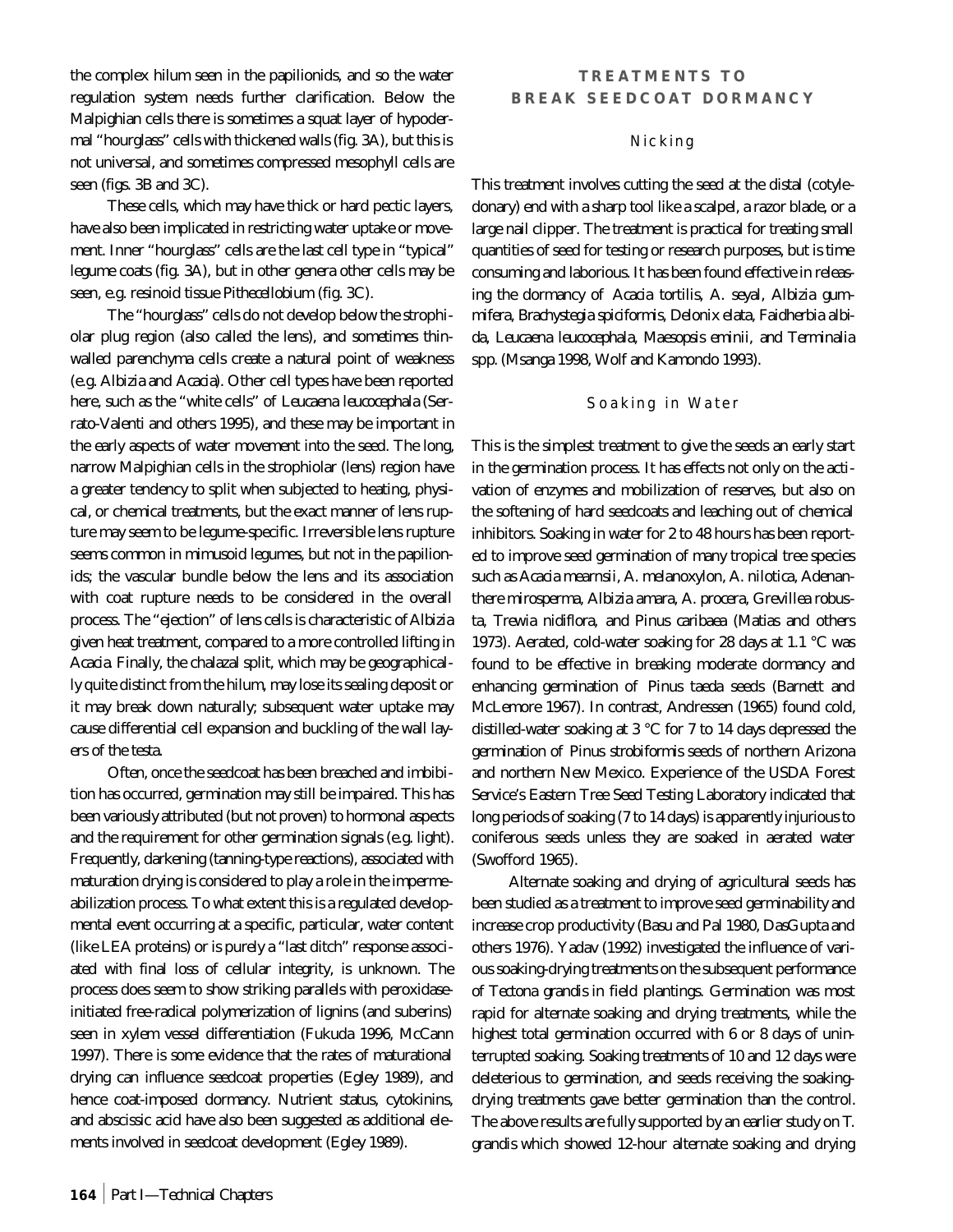for 1 month improved germination for 36 provenances of seed. Most seeds germinated in a single flush, but for five sources, two to three successive flushes were observed at 9- to 10 month intervals (Bedell 1989). Apparently, as pointed out by Berrie and Drennan (1971), this treatment was extensively reviewed earlier by Kidd and West. They suggested that soaking and drying treatments can have varying effects on germination depending on the rate of drying, the species tested, and the duration of the soaking. Berrie and Drennan (1971) found that the beneficial effect of the treatment was some advancement of the onset of germination, due probably to slight changes in the seed covering and also to the initiation of metabolic events which could withstand the drying. They claimed that there was little harmful effect from drying if it was carried out before cell division and enlargement had begun, but some of the chemical changes induced by soaking cannot be reversed to the original dry seed condition by drying. When embryo growth is apparent, some embryo damage will usually result from the drying. The physiological basis of the beneficial effects of soaking and drying treatment is not yet well understood (Basu and Pal 1980). Based on the research results on agricultural crop seeds from Basu and Pal (1980), the effect of soaking and drying was primarily prophylactic; it seemed to be able to eliminate the cause of subsequent seed deterioration rather than to repair the damage already inflicted to the bioorganelles. Nevertheless, this interesting seed treatment deserves further study.

## Hot Water Soaking

This treatment involves soaking seeds in water at 40 to 100 °C depending on the species and seedcoat thickness, for a specific period of time or until the boiling water cools to room temperature. For example, *Celtis africana, Cordia sinensis* (stored seeds), and *Melia volkensii*seeds require soaking in water at 40 °C and then cooling down to room temperature. For *Acacia nilotica* and *Tamarindus indica*, pouring 80 °C water over the seeds in a container, followed by a soaking for 24 hours, was found to be effective (Albrecht 1993). Pouring 100 °C water over the seeds of *Adansonia digitata, Calliandra calothyrus,* and *Sesbania sesban*, with continued soaking as the water cooled off for 24 hours, was reported effective in breaking seedcoat dormancy (Albrecht 1993). In contrast, a brief soak in 90 °C water for 1 minute resulted in good germination of *Acacia mearnsii* and *A. melanoxylon* seeds (Albrecht 1993), while 30 seconds of soaking in boiling water overcame seedcoat dormancy of *Acacia mangium* seeds (Bowen and Eusebio 1981). This treatment is the quickest, cheapest, and simplest method for releasing seedcoat dormancy of many tropical species in operational applications.

## Acid Scarification

This treatment is effective and practical for breaking seedcoat dormancy of many tropical species, but it is not commonly used due to its cost, the risk, and safety precautions involved. The treatment requires soaking seeds in 95-percent pure (1.84 specific gravity) sulphuric acid in an acid-resistant container such as thick plastic, for various periods depending on the species, draining the acid over a screen, then washing and drying the seeds. The drained acid can be re-used. The effectiveness of the treatment can be judged by the high percentage of swollen seeds and their dull, pitted appearance (Bonner and others 1974). According to Swofford (1965), for proper application of acid scarification the seed moisture content should be less than 10 percent because higher moisture content makes the action of sulphuric acid more violent, with possible seed injury.

The acid scarification can be applied either at room temperature or in a heated condition (70 °C) (Tietema and others 1992). The timing of this treatment is critical, as the soaking period and the postsoak washing have to be precisely controlled to avoid seed injury. Table 3 provides details of acid scarification treatment periods for some tropical tree species from the published literature.

## Soaking in Hydrogen Peroxide Solution

Soaking seeds in 5 to 30 percent  $\rm H_2O_2$  for 30 minutes effectively reduced seed-borne microflora and stimulated germination of *Vangueria infausta* (Msanga and Maghembe 1989) and *Albizia schimperana* (Msanga and Maghembe 1986). For improved germination of camphor (*Cinnamomum camphora*) seeds, they must be soaked in 15 percent  $\rm H_2O_2$  for 25 minutes (Chien and Lin 1996).

#### Physical Scarification

This treatment can be achieved either manually, for small quantities of seed for laboratory testing or research purposes, or by mechanical equipment like the "seedgun" (Mahjoub 1993, Poulsen and Stubsgaard 1995, Msanga 1998), the Forberg mechanical scarifier (Piotto 1993), or the cement mixer (Albrecht 1993). When small quantities of seed are required, the "glow burner" or "hot wire" is an effective and efficient device for many tropical seeds (Poulsen and Stubsgaard 1995, Msanga 1998). When large quantities of seed are needed for operational sowing, use of a seedgun was also reported to be effective and efficient (Mahjoub 1993, Poulsen and Stubsgaard 1995, Msanga 1998).

A sandpaper-lined commercial mill was used by Todd-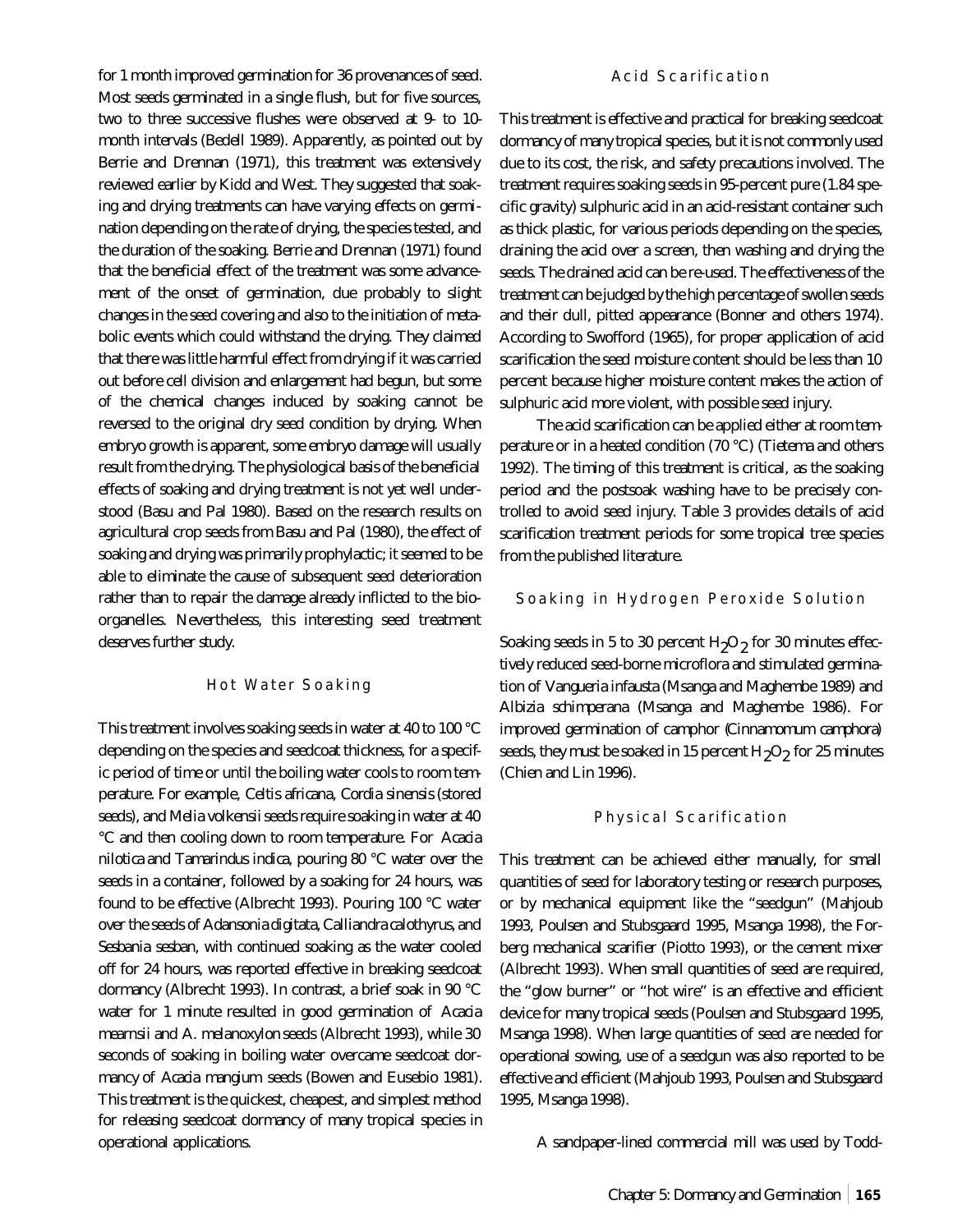# **Table 3** Some Recommended Acid Scarification Treatment Periods for Breaking Seedcoat Dormancy in Tropical Tree Species

| <b>Species</b>                             | <b>Acid condition</b> | Treatment period (min) | Reference                      |
|--------------------------------------------|-----------------------|------------------------|--------------------------------|
| Acacia auriculiformis                      | $\mathbf R$           | 30                     | Pukittayacamee 1996            |
| A. burkei                                  | H                     | 4                      | Tietema and others 1992        |
| A. erioloba                                | $\bf R$               | 3                      | Tietema and others 1992        |
| A. hebeclada                               | R                     | 120                    | Tietema and others 1992        |
| A. karroo                                  | H                     | $\overline{2}$         | Tietema and others 1992        |
| A. nilotica                                | $\mathbf R$           | $5 - 75$               | Zodape 1991                    |
| A. nilotica                                | H                     | 9                      | Tietema and others 1992        |
| A. tortilis                                | R                     | 90                     | Tietema and others 1992        |
| Albizia procera                            | $\mathbf R$           | 15                     | Pukittayacamee 1996            |
| A. lebbeck                                 | $\mathbf R$           | $5 - 75$               | Zodape 1991                    |
| <b>Burkea africana</b>                     | $\bf R$               | 40                     | Tietema and others 1992        |
| <b>B.</b> racemosa                         | $\bf R$               | $5 - 75$               | Zodape 1991                    |
| Celtis africana                            | $\mathbf R$           | $5\phantom{.0}$        | Tietema and others 1992        |
| Cassia siamea                              | R                     | 15                     | Kobmoo and Hellum 1984         |
| C. nodosa                                  | $\mathbf R$           | 20                     |                                |
| C. fistula                                 | R                     | 20                     |                                |
| Leucaena leucocephala                      | $\mathbf R$           | $20 - 60$              | Cruz and others 1995           |
| Parkinsonia aculeata                       | R                     | $5 - 75$               | Zodape 1991                    |
| Peltophorum africanum R                    |                       | 60                     | Tietema and others 1992        |
| P. lasyrachi                               | $\bf R$               | 15                     |                                |
| P. pterocarpum                             | R                     | 30                     | Pukittayacamee and others 1996 |
| Terminalia brownii                         | ${\bf R}$             | 60                     | Specht and Schaefer 1990       |
|                                            |                       |                        |                                |
| R = room temperature; H = heated to 70 °C. |                       |                        |                                |
|                                            |                       |                        |                                |

Bockarie and others (1993) to uniformly scarify seeds of *Cassia sieberiana* and produce a uniformly high germination, equal to that of sulphuric acid treatment. Significant differences were noted among parent trees as regards the best pretreatments employed (table 4). As Gosling and others (1995) have noted, there is no real consensus on what constitutes the "best" method of pretreatment; intrinsic biological variation between species, seedlots, and individual seeds is doubtless responsible for much of this. Sulphuric acid treatments were successful in improving the germination of all 20 leguminous species tested including *Acacia albida, Albizia lebbeck, Caesalpinia decapetala, Delonix regia, Leucaena leucocephala,* and *Parkinsonia aculeata*. Dry heat (60 to 100 °C), a little-used method in general, was effective in 68 percent of species tests, whereas mechanical scarification was effective for 90 percent of the

tested species.

An especially promising advantage from the use of the acid scarification technique has recently been suggested (Duguma and others 1988, Some and others 1990, Todd-Bockarie and others 1993). This involves acid scarification, washing and drying at a central facility, followed by distribution to nurseries and storage for later use. Storage for up to a year may be possible for prescarified seeds of *Acacia albida, A. nilotica, Bauhinia refescens, Parkia biglobosa, Faidherbia albida, Leucaena leucocephala,* and possibly *Cassia sieberiana*.

Sometimes the choice of method may be a compromise between labor intensiveness and seed quality/quantity. For instance, Gosling and others (1995) concluded that while chipping was labor intensive it nonetheless yielded the fastest germination rate over the widest range of temperatures tested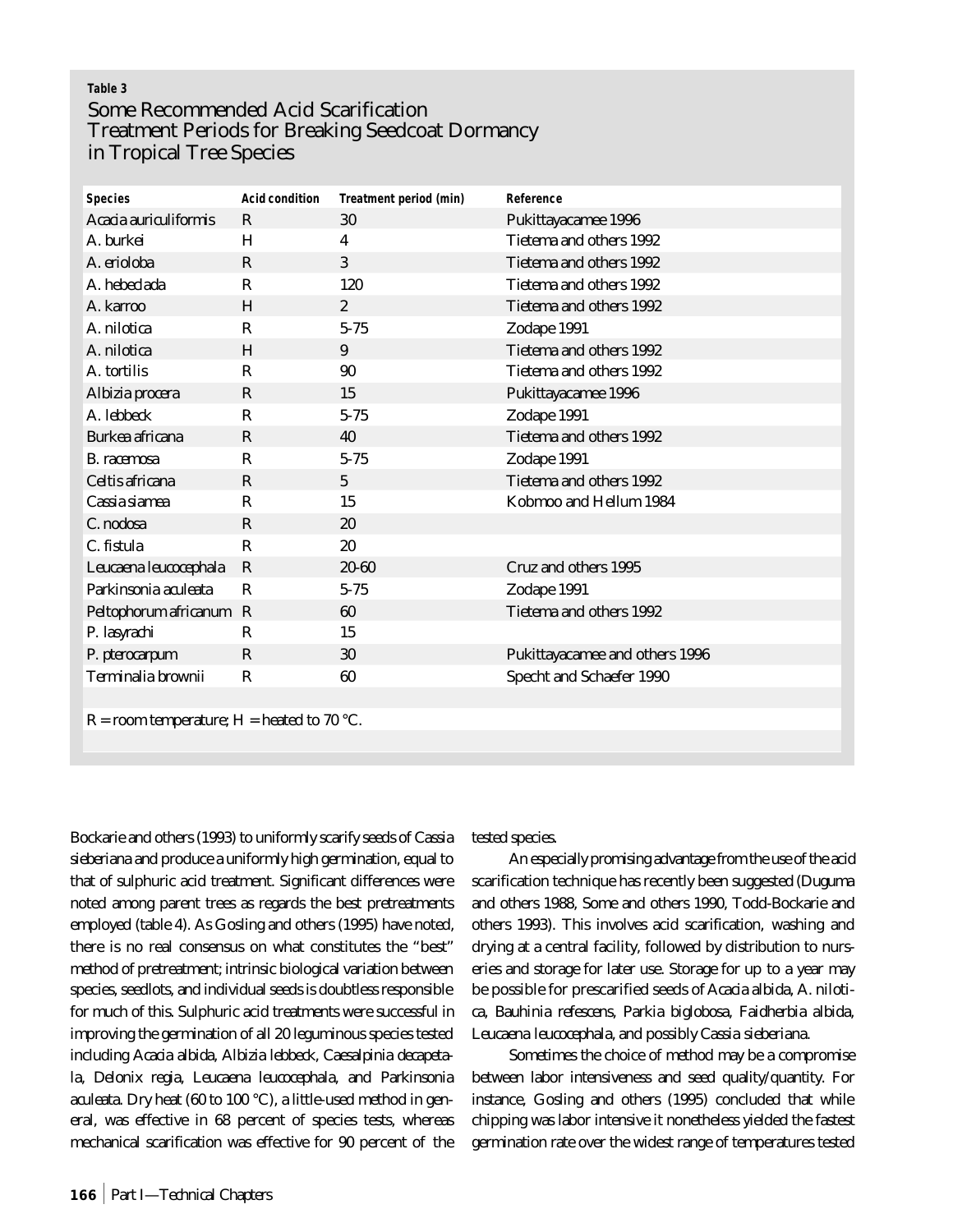# **Table 4** Some Comparative Studies of Different Scarification Methods Applied to Tropical Tree Seeds

| <b>Species</b>                | <b>Treatment conditions</b>                      | Comment/response                                    | Reference                       |
|-------------------------------|--------------------------------------------------|-----------------------------------------------------|---------------------------------|
| Acacia auriculiformis         | Nicking, $H_2SO_4$ 15 or 30                      | Higher germination with                             | Marunda 1990                    |
| A. holosericea                | min, hot water 1-5 min                           | nicking but seedling growth                         |                                 |
|                               |                                                  | poorer than with other                              |                                 |
|                               |                                                  | treatments.                                         |                                 |
| A. farnesiana                 | <b>Sandpaper scarification:</b>                  | 98% germination                                     | Gill and others 1986            |
|                               | $HNO3$ or $H2SO4$ :                              | 65-66% germination                                  |                                 |
|                               | Soaking and drying:                              | 64% germination                                     |                                 |
|                               | Control, untreated:                              | 30-40% germination.                                 |                                 |
| A. tortilis,                  | None (control).                                  | All treatments gave 103-                            |                                 |
| A. craspedocarpa,             | Mechanical scarification,                        | 186% germination                                    |                                 |
| A. pachyacra,                 | hot water treatment,                             | increase over control;                              | Omari 1993                      |
| A. farnesiana,                | mechanical + hot water.                          | mechanical + hot water                              |                                 |
| A. saligna                    |                                                  | best overall.                                       |                                 |
|                               |                                                  | Benlate used; 15 °C best.                           |                                 |
| Albizzia lebbeck              | Hot water 75-100 °C, 3 s +                       | 100% germination                                    | Millat-E-Mustafa 1989           |
|                               | 24 h water soak at room                          |                                                     |                                 |
|                               | temperature $+24$ h high RH                      |                                                     |                                 |
|                               | hold + direct soil sowing.                       |                                                     |                                 |
| Cassia fistula, C. glauca,    | Mechanical, H <sub>2</sub> SO <sub>4</sub> , and | Mechanical most effective                           | <b>Todaria and Negim 1992</b>   |
| C. javanica, C. nodosa,       | sheep rumen scarification                        | overall; H <sub>2</sub> SO <sub>4</sub> best for C. |                                 |
| C. sienna                     | compared.                                        | javanica                                            |                                 |
|                               |                                                  |                                                     |                                 |
| C. bicapsularis, C. javanica, | H <sub>2</sub> SO <sub>4</sub> 1, 2, 3 h:        | 54-90% germination                                  | Rodrigus and others 1990        |
| C. speciosa                   | Boiling water $+8$ , 12, 24 h                    |                                                     |                                 |
|                               | soak:                                            | 2-12% germination                                   |                                 |
|                               | <b>Manual scarification:</b>                     | 69-79% germination                                  |                                 |
| C. sieberiana                 | Wide range of heating,                           |                                                     |                                 |
|                               | organic solvents, mechanical                     |                                                     |                                 |
|                               | and combinations -                               |                                                     |                                 |
|                               | Nicking:                                         | 93% germination                                     |                                 |
|                               | $98\%$ H <sub>2</sub> SO <sub>4</sub> , 45 min:  | 93% germination                                     | <b>Todd-Bockarie and others</b> |
|                               | 95% EtoH, 9 h:                                   | 40% germination                                     | 1993                            |
|                               | Hot or boiling water, 2, 4,                      |                                                     |                                 |
|                               | $6 \text{ min}:$                                 | 0-12% germination                                   |                                 |
|                               | Commercial mill:                                 | 85% germination                                     |                                 |
|                               | Control:                                         | 2% germination                                      |                                 |
|                               | Coffee grinder:                                  | 45% germination                                     |                                 |
| Leucaena leucocephala,        | File and sandpaper +                             | Better response than                                | Foroughbakhch 1989              |
| L. greggii, Pithecellobium    | $H_2SO_4$ 10-20 min                              | mechanical only                                     |                                 |
| pallens, P. flexicaulis,      |                                                  |                                                     |                                 |
| Propsis laevigata             |                                                  |                                                     |                                 |
|                               |                                                  |                                                     |                                 |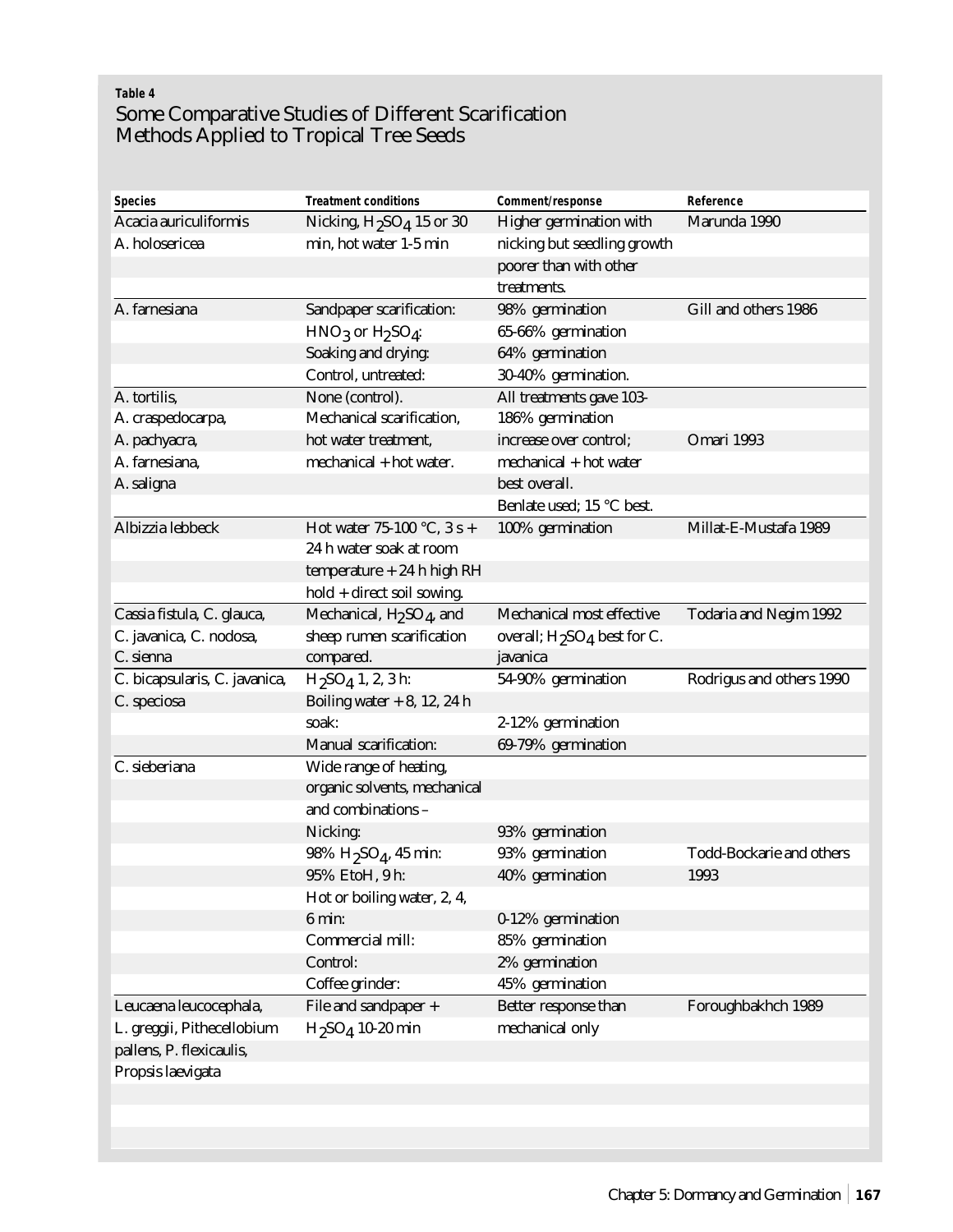|                       | <b>Treatment conditions</b>                    |                                                      | Reference                      |
|-----------------------|------------------------------------------------|------------------------------------------------------|--------------------------------|
| <b>Species</b>        |                                                | Comment/response                                     |                                |
| Leucaena leucocephala | $95\% H_2SO_4$ , 7 min:                        | 98% germination                                      |                                |
|                       | $95\%$ H <sub>2</sub> SO <sub>4</sub> , 4 min: | 99% germination                                      |                                |
|                       | <b>Bag</b> impaction:                          | 64% germination                                      | Passos and others 1988         |
|                       | Hot water 100 $^{\circ}$ C, 2 s:               | 76% germination                                      | (Further details in fig. 4;    |
|                       | Hot water 100 $\degree$ C, 4 s:                | 82% germination                                      | Gosling and others 1995)       |
|                       | Control:                                       | 73% germination                                      |                                |
|                       | $H_2SO_4$ , 1 h:                               | 77% germination                                      |                                |
| Terminalia brownii    | Control                                        | 66% germination                                      | <b>Specht and Shaefer 1990</b> |
|                       | V-shaped nick at radicle                       | 81% germination                                      |                                |
|                       | end:                                           |                                                      |                                |
| T. spinosa            | No treatment                                   | Weaker endocarp: easy to                             |                                |
|                       |                                                | germinate                                            |                                |
| T. ivorensis          | $H_2SO_4$ 3 h + cellulase                      | Most effective treatment for Corbineau and Côme 1993 |                                |
|                       | $24h + GA3 5d$                                 | lignified coat                                       |                                |
|                       |                                                |                                                      |                                |

for *Leucaena leucocephala*. Hot or boiling water treatments, although easier to apply in bulk, did compromise germination, especially when conducted at higher temperatures. Figure 4, reproduced from Gosling and others (1995), shows clearly the "narrow island" for optimal dormancy-breaking, and strongly emphasizes the interaction of longer times and higher temperatures in producing a larger "sea" of deleterious seed treatments. Indeed, any heat treatment should be regarded as a form of accelerated aging, no matter how short the duration.

## Stratification

This is a simple, inexpensive, and effective technique for overcoming seed dormancy of temperate tree species depending upon the type of dormancy involved: warm stratification is applied for seeds that have immature embryos; cold stratification is used to break physiological dormancy; and a combined warm and cold stratification is effective for seeds that have both immature embryos and physiological dormancy. Warm stratification involves placing seeds in a moist medium such as sand, sawdust, vermiculite, peatmoss, or a mixture of two media in a loosely covered container at 20 to 25 °C for various periods of time depending on the species. In the Tropics, warm stratification is not commonly used for releasing dormancy of the tropical tree species although Msanga (1998) has suggested this treatment for *Warbugia salutaris*, which is suspected of having an embryo dormancy with delayed germination.

## Cold Stratification

Also known as moist chilling, this involves placing seeds in a moist medium of sand, sawdust, peatmoss, vermiculite, or any other porous material in a loosely covered container (e.g. plastic bag) at 1 to 5 °C for various periods depending on the species. The most commonly practiced method of cold stratification in North America is so-called "naked stratification" which requires soaking seeds in tap water for 24 to 48 hours, draining the water, surface-drying the seeds, and placing them in a loosely tied plastic bag at 2 to 5 °C for various periods. Recently, the cold stratification treatment was modified by drying back the seed moisture content to 10 to 15 percent lower after soaking (i.e. *Abies*) (Edwards 1989, Leadem 1989, Tanaka and Edwards 1986), or surface-drying the seeds in the midstratification period then continuing the stratification period (Tanaka and Edwards 1986). Albrecht (1993) found that seed dormancy of *Juniperus procera* was effectively broken by moist chilling in sand at 3 °C for 60 days. It is interesting to note that seeds of many subtropical orthodox as well as recalcitrant species exhibit deep dormancy and require cold stratification to enhance seed germination (e.g. *Phellodendron wilsonii, Sassafras randaiense, Castanopsis carlesii, Quercus gilva, Quercus glauca, Quercus spinosa, Elaeocarpus japonica, Neolitsea ariabillima,* and *Neolitsea parvigemma*) (Lin and oth-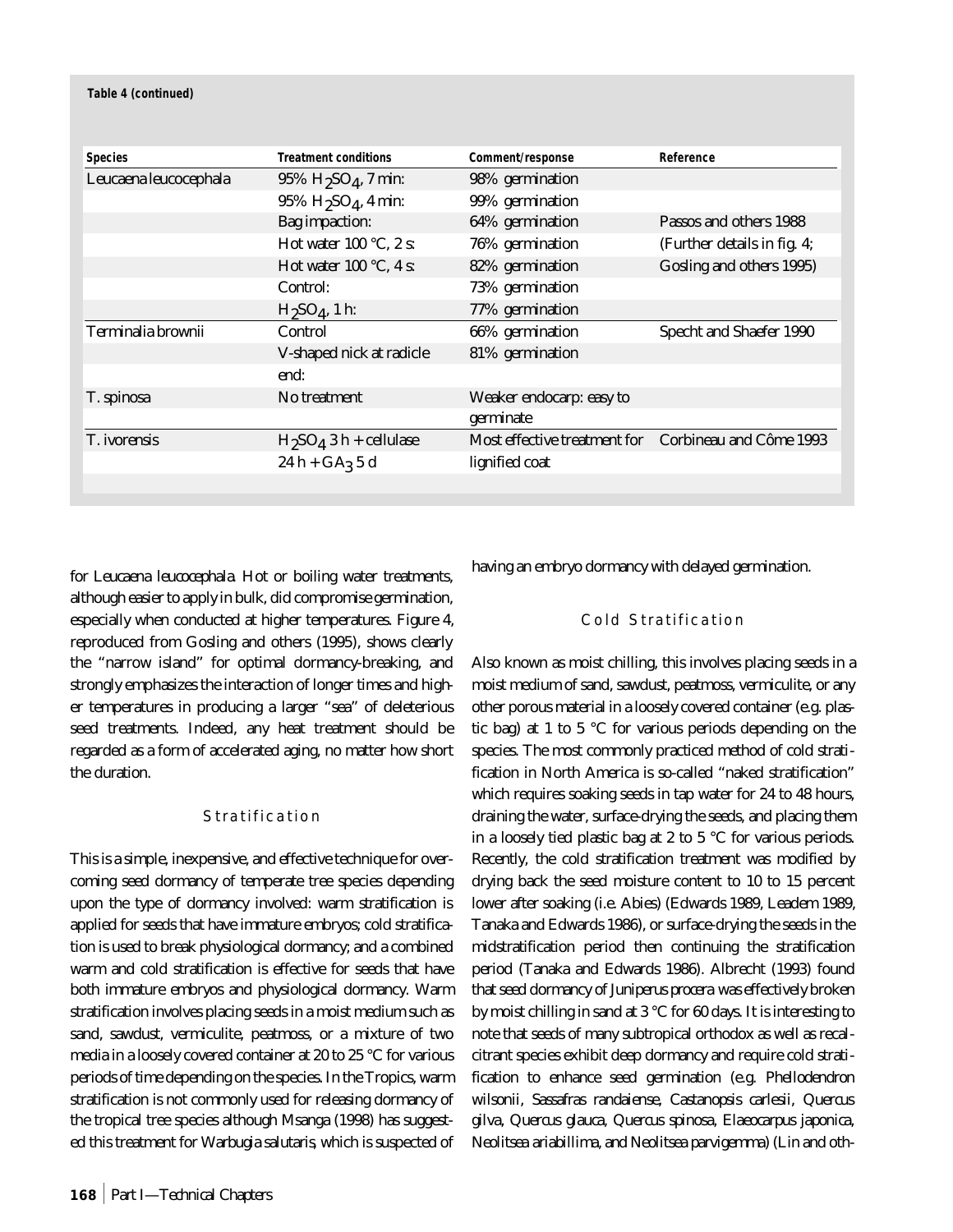

**Fig. 4.** Germination contours produced from temperature and time treatments of *Leucaena leucocephala* seeds (Reproduced from Gosling and others 1995).



ers 1994, Lin 1994). Chien and others (1998) reported that *Taxus mairei* seeds require not only 6 months of warm stratification at alternating temperatures of 25  $\degree$ /15  $\degree$ C or 23  $\degree$ /11  $\degree$ C, but also 3 months of cold stratification at 5 °C to overcome the combined morphological and physiological dormancy. Apparently, the warm stratification caused the underdeveloped embryo and ABA concentration to decline, whereas the cold stratification induced the accumulation of GAs and/or increased the sensitivity of seeds to GA's, thus resulting in the release of physiological dormancy and enhancing seed germination (Chien and others 1998). It should be realized that the beneficial effects of cold stratification are not limited to breaking seed dormancy and promoting the percentage and rate of germination; it also minimizes the effects of seed handling and adverse germination environments (Wang 1987).

Chilling for 56 days was recommended for seeds of *Celtis africana, C. sinensis,* and *Pteroceltis tartarinowii*(Browse 1990). In Cuba, seeds of *Quercus oleoides* subsp*. sagraena* responded well to chilling at 4 °C in moist sand at 20 percent moisture content (mc), and 60 percent germination was

recorded after 7 months (Figueroa and others 1989). Obviously in species that are known to be recalcitrant, or where ecotypes may exist, the chilling injury limit should be avoided. For instance, Mori and others (1990b) showed that temperatures below 15 °C were deleterious to four species of Malaysian dipterocarp, *Bombax valetonii*, and *Acacia auriculiformis*.

## **GERMINATION CONDITIONS**

Several conditions need to be fulfilled to ensure germination; these include moisture, temperature, aeration (oxygen), light, and an appropriate medium (or substrate), plus a suitable container.

#### Moisture

The requirement for water as a medium for biochemical processes leading to germination, such as weakening the seedcoat, activating enzymes, and breaking down food reserves, scarcely requires emphasis. It is generally recognized that seed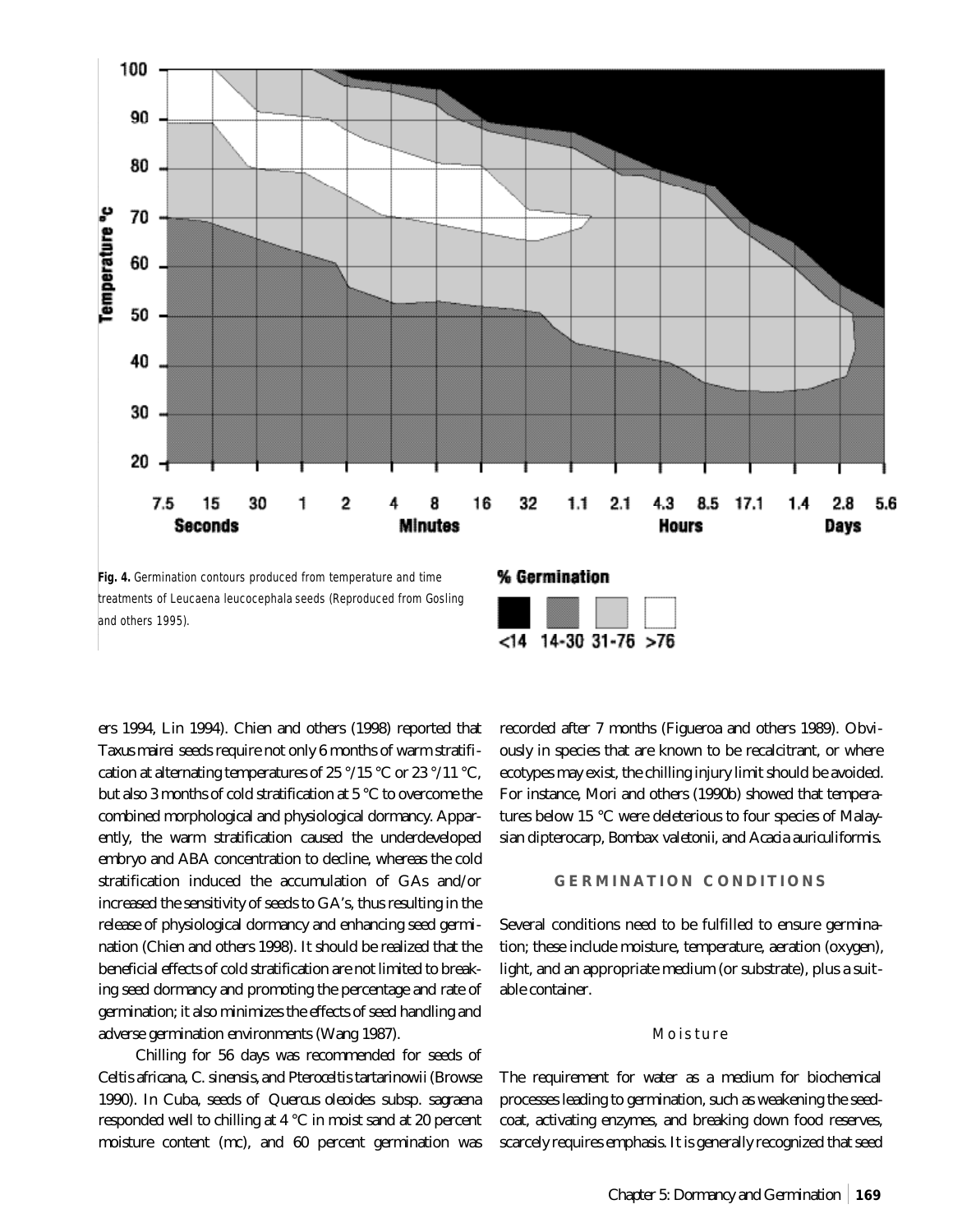

**Fig. 5.** Some proposed relationships between the major biochemical/ structural events and increases in seed water content, which lead to germination and seedling establishment (Adapted from Obroucheva and Antipova 1997). In this model, loss of coat impermeability is associated with hard-coated legumes; nuclear division and cell wall elongation

germination is more sensitive to moisture stress than is subsequent seedling development (Mayer and Poljakoff-Mayber 1989). In normal germination, the germination medium is sufficiently moistened throughout the course of germination. While inadequate moisture in the medium will result in delayed and poor germination, excessive moisture will hinder germination due to decreased aeration. It is therefore important that the germination medium be not so wet that a film of water forms around the seeds, or, when pressing the medium, a film of water forms on the finger (Bonner and others 1974). Seeds of some tropical species such as *Paraserianthes falcataria* were found to be sensitive to excessive medium moisture in germination (Wang and Nurhasybi 1993).

Some steps associated with water uptake are illustrated graphically in figure 5 and show, in a generalized way, some metabolic and other events which take place at particular

may be synchronous, and precede radicle emergence, or separated in time by the process of radicle emergence. The lack of "milestone" molecular events is a reflection of a paucity of knowledge, rather than a deliberate omission.

hydration levels. It shows four stages associated with the germination process: (1) metabolic activation, (2) preparation for cell elongation, (3) radicle emergence, and (4) seedling growth (Obroucheva and Antipova 1997). A critical event is the requirement for the embryo to overcome the resistance of encompassing tissues. This is achieved by embryos lowering their water potential, by lowering either the osmotic potential or their turgor. That the concept of seed water potential is a crucial event in germination has now been embodied in a model using the concept of hydrotime (Bradford 1996). While not necessarily explaining what germination is biochemically, this model reveals underlying patterns and simple relationships that result in the germination time courses observed for seeds under given conditions. More detailed biochemical aspects of respiratory events, in dormancy and germination, may be found in Côme and Corbineau (1989) and Botha and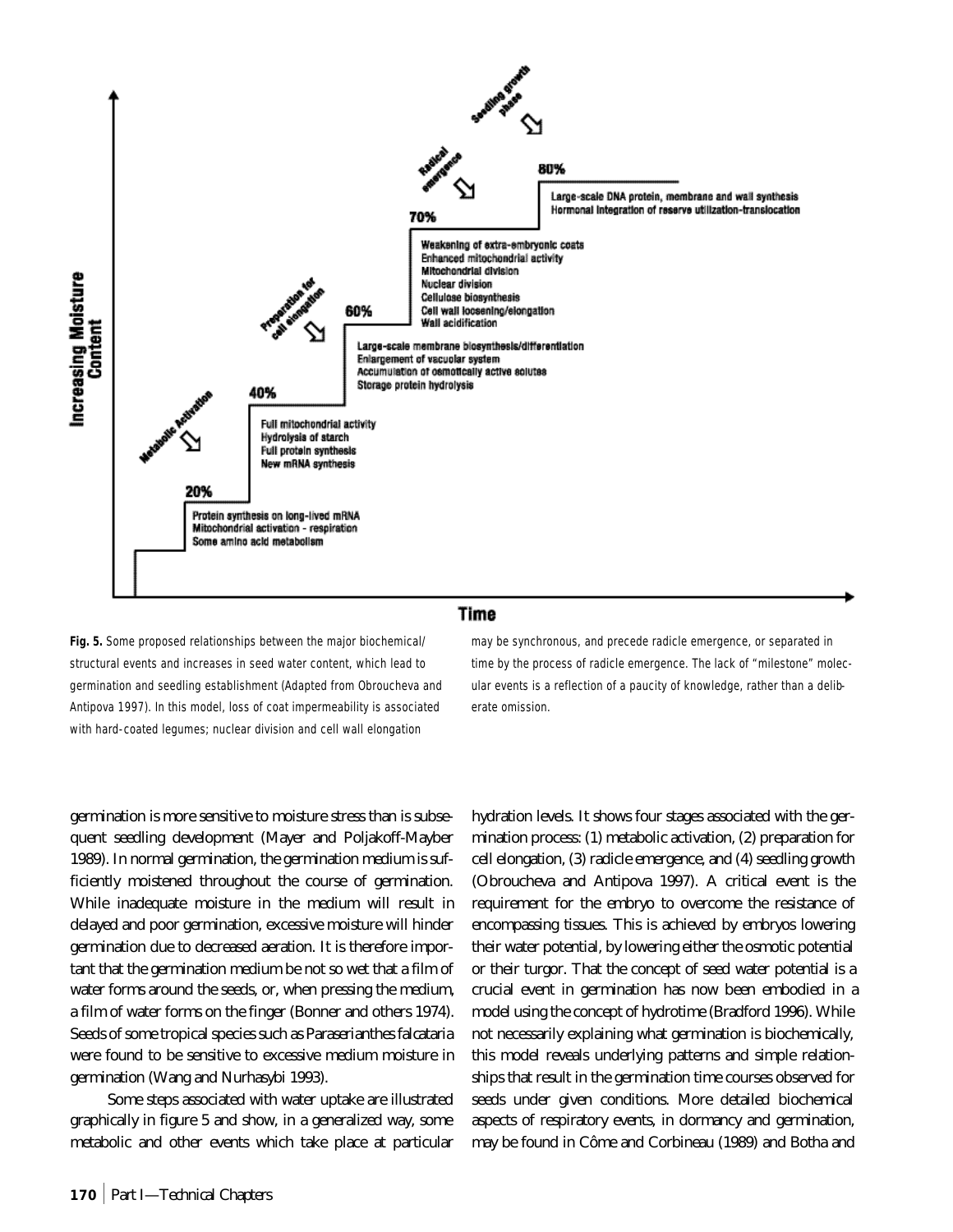others (1992), which are beyond the scope of the present chapter. Although the latter are concerned with cultivated crops it would seem reasonable to assume that some of the patterns seen, say, in cultivated legumes such as peas and beans, share much in common with their arborescent tropical relatives.

The relationship between water and germination (seed survival) for three Panamanian species of the Rubiaceae is illustrated in figure 6 (adapted from Garwood 1986). Seven watering trials were employed, during which buried seeds were watered over a 4-month period by: watering daily for a month; four combinations of not watering for 1 or 2 months; and watering only for 3 days on each of four successive months. Thereafter, all treatments were watered daily for a further 5 months and germination evaluated. What is clear from these results is that species (c) shows a requirement for at least 3 successive months of water availability during early planting (histograms 3 and 5). An extended absence, or intermittent pattern, of water availability for 4 months is essentially lethal (histograms 6 and 7). On the other hand, while species (b) shows some sensitivity in response to an absence of water in the first and third months (histogram 5), withholding water for 4 successive months was not as damaging (histogram 6); this was clearly so for species (a). Although species (a) was not greatly affected by an intermittent water supply over 4 months (histogram 7), species (b) showed only a marginal improvement over the previous treatment. Thus, species (a) appears capable of slowed development (underdeveloped embryo?)

a a 80 a b b a b b C C a a C Percentage Germination a b b c b c c C  $\ddot{\phantom{a}}$ 0 ÷  $+$ <br>+ ı, 0  $\ddot{}$  $\ddot{}$ ÷  $\ddot{}$ ÷ 0 0 ÷ ÷ ÷ **Monthly Watering Regime** 

**Fig. 6.** Relationship between watering regimes and seed survival for three rubiaceous species a, b, and  $c. +$  = watering daily; -=watering for three days only of each month; 0=no watering for each month (Adapted from Garwood 1989).

when water is limited, whereas species (b) cannot adjust greatly and in (c) there is no adjustment at all. This illustration is used to indicate that while species (a), (b), and (c) "climb the steps" to germination as indicated in figure 4, their requirements for moisture may differ greatly over time with the possibility of "pausing" at certain steps along the progression. Recalcitrant seeds, on the other hand, show little potential for "pausing" and none for reversal of the steps, being "committed" to a continuous water content increase, and germination. Metabolic events associated with recalcitrant seeds were discussed by Berjak and Pammenter in chapter 4. The observation that a 10-percent increase in water content by the excised embryonic axes of dormant seeds was sufficient to ensure germination, and that there are differential patterns of water localization between dormant and nondormant seeds (Hou and others 1997), serves to further stress the importance of water to the germination process. Some further details on water availability, oxygen supply, and synchronization of germination may be found in the upcoming section on oxygen.

#### Temperature

Because temperature influences both the percentage and rate of germination of seeds, it is one of the most critical factors affecting seed germination. Although seeds of each species have optimal temperatures for attaining maximum germination, most species can reach their maximum germination at an alternating temperature regime of an 8-hour day at 30 °C with light and a 16-hour night in darkness at 20 °C (AOSA 1992, International Seed Testing Association 1996). Alternating temperatures are preferred to constant temperatures because they can overcome shallow seed dormancy and enhance uniform germination. Some of the subtropical tree seeds like *Taxus mairei* and *Cinnamomum camphora* require an alternating temperature regime for releasing dormancy as well as for germination (Chien and Lin 1996, Chien 1997). When alternating temperatures of 30 °/20 °C, which are prescribed for most tree seed germination (AOSA 1992, International Seed Testing Association 1996), are not available, a constant temperature of 25 °C can substitute for them. For most tropical tree seeds, room temperature of 25 to 30 °C in the Tropics will be quite suitable for maximum germination. The temperature effect can be modified by light as well as by moist chilling treatment (Wang 1987).

Liengsiri and Hellum (1988) noted that while six different provenances of *Pterocarpus macrocarpus* showed different germination characteristics, maximum final germination could be attained for all sources using alternating temperatures of 30 °/25 °C (8:16 hr). Corbineau and Côme (1986) reported that the optimal temperature for the germination of the recalcitrant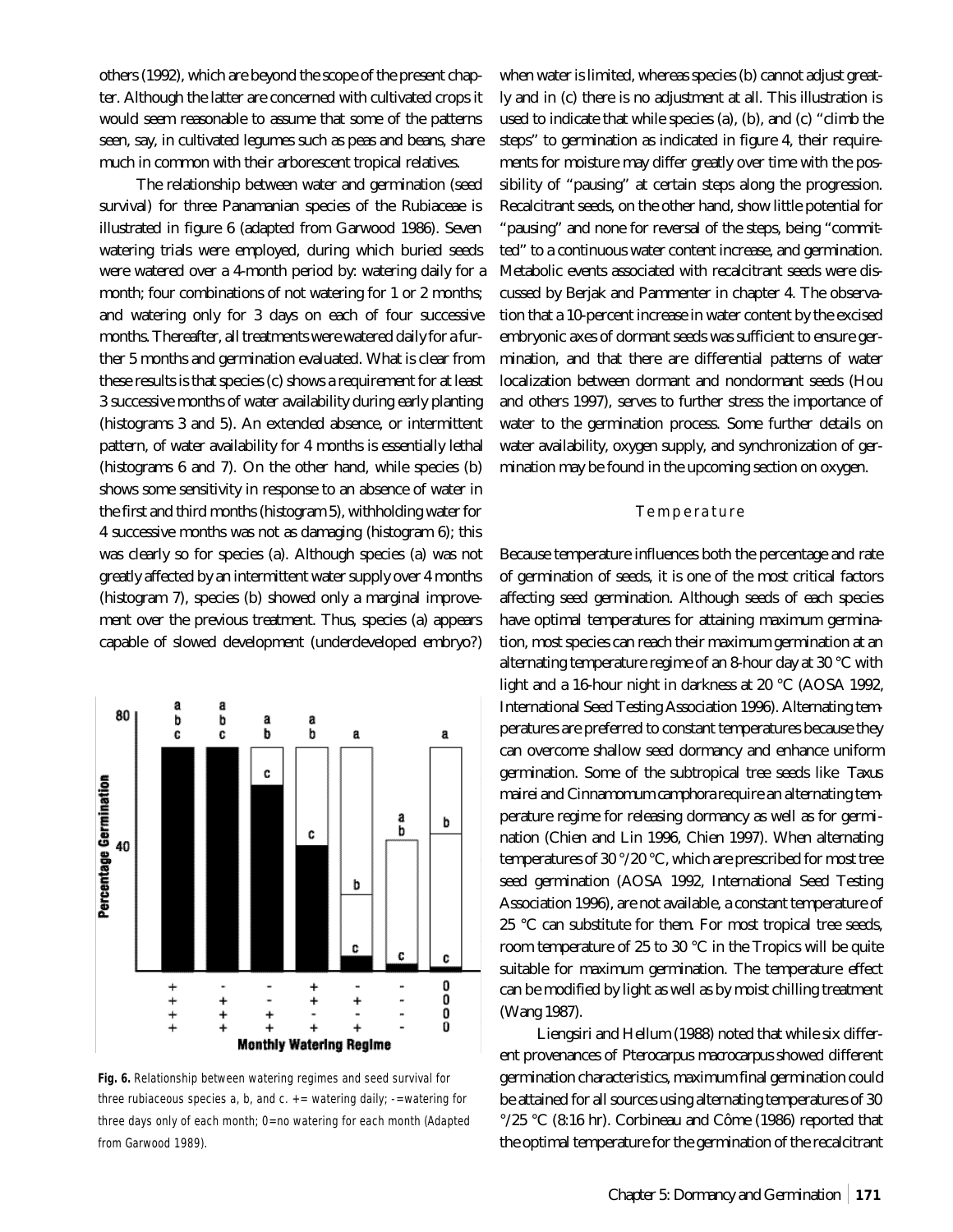species *Shorea roxburghii* and *Hopea odorata* was 30 to 35 °C. Differences were also noted between the lower temperature limits for seed germination in the two species, and these were different from those of seedlings.

When the germination of isolated embryos of seven species of *Inga* was investigated by Pritchard and others (1995), it was found that radicle elongation was possible at temperatures of 11 °C, but no epicotyls were produced. This further supports the idea that radicle emergence may not accurately reflect the ability of the embryo to produce a seedling.

Optimum germination temperatures for *Prosopsis argentina* and *P. alpataco* were shown to be 35 °C, with the minimum temperature being 15 °C and the maximum 40 °C (Villagra 1995); other studies have indicated somewhat lower temperature optima (e.g. 25 °C for *P. flexuosa* and *P. chilensis*) although the lower temperature limit of 15 °C seems to be common throughout (Catalan 1992). Seeds of *Ochroma lagopus* are stimulated by very high temperatures, possibly attributed to an association with fire in the natural habitat. The presence of a suberized light line in the palisade cells of the sclerenchymatous seedcoat, suggested parallels with the coat-imposed dormancy of legumes (Vazquez-Yanes and Orozco-Segovia 1993).

Seed germination and seedling growth were investigated for several Malaysian species by Mori and others (1990b), including *Shorea assamica, S. parviflora, Dryobalanops aromatica, Neobalanocarpus heimii, Bombax valetonii, Duabanga grandiflora,* and the exotic *Acacia auriculiformis*. Not surprisingly, performance was linked to the day/night temperature regimes of their respective ecotypes.

Seeds of *Manihot glaziovii* are known to be deeply dormant, possibly as a result of coat-imposed dormancy. Drennan and Van Staden (1992) found that, while incubation of seeds at 25 °C gave 70 percent germination after 14 days, temperatures of 35 °C resulted in 98 percent germination, but only if seeds were subjected to a temperature shift to 25 °C after 21 days. Exposure to the ethylene-producing compound, ethrel, resulted in over 90 percent germination within 14 days, over the temperature range 20 to 30 °C. Temperatures of 35 °C and 40 °C were inhibitory to germination and, unless seeds were subjected to a temperature shift, no improvement in germination was seen in the presence of ethrel.

## Oxygen

Seeds of many species will not germinate well at an oxygen level considerably lower than that normally present in the atmosphere (Mayer and Poljakoff-Mayber 1989). In laboratory germination tests, seeds of most tree species germinate well with the air available in the germination medium and with exchange through loosely fitting germination containers. Germination will be inhibited by depressed oxygen supply when there is excessive moisture in the medium. As a general rule, oxygen availability should not be a concern in the Tropics since germination usually takes place in the open at room temperatures.

While the above generalizations may be entirely appropriate for most tropical tree species, the situation may be quite different for some seeds of the flood plain forests of Amazonia. Kubitzki and Ziburski (1994) have noted that (under field conditions) *Swartzia polyphylla* seeds are dispersed after peak inundation and germination begins almost immediately (b, in fig. 8), whereas in *Pithecellobium inaequale* fruiting occurs between May and June, coincident with near-peak flooding (*Pithecellobium* and *Pachira* were regarded as showing precocious germination), and germination commenced within 2 months. Interestingly, *Pithecellobium adiantifolium* shows a more "failsafe" strategy; germination starts after the majority of forest species had already begun germinating (third horizontal line from bottom of fig. 8 representing fruiting duration, and the dot at S indicating start of germination). By way of contrast, *Laetia corymbulosa* and *Simaba orinocensis* have peak fruiting early in the inundation cycle (third horizontal line from top of fig. 8) and "mark time" for some 5 months until commencement of germination. *Pseudobombax munguba* was identified as an obligate light-requiring species with minimal time between fruiting, dispersal, and germination (second from bottom, fig. 8). *Triplaris weigeltiana* showed an extremely compressed and "tail-end" synchronization (c, in fig. 8). Germination was nonetheless rapid, within 2 months of peak





**Fig. 7a. Fig. 7b.**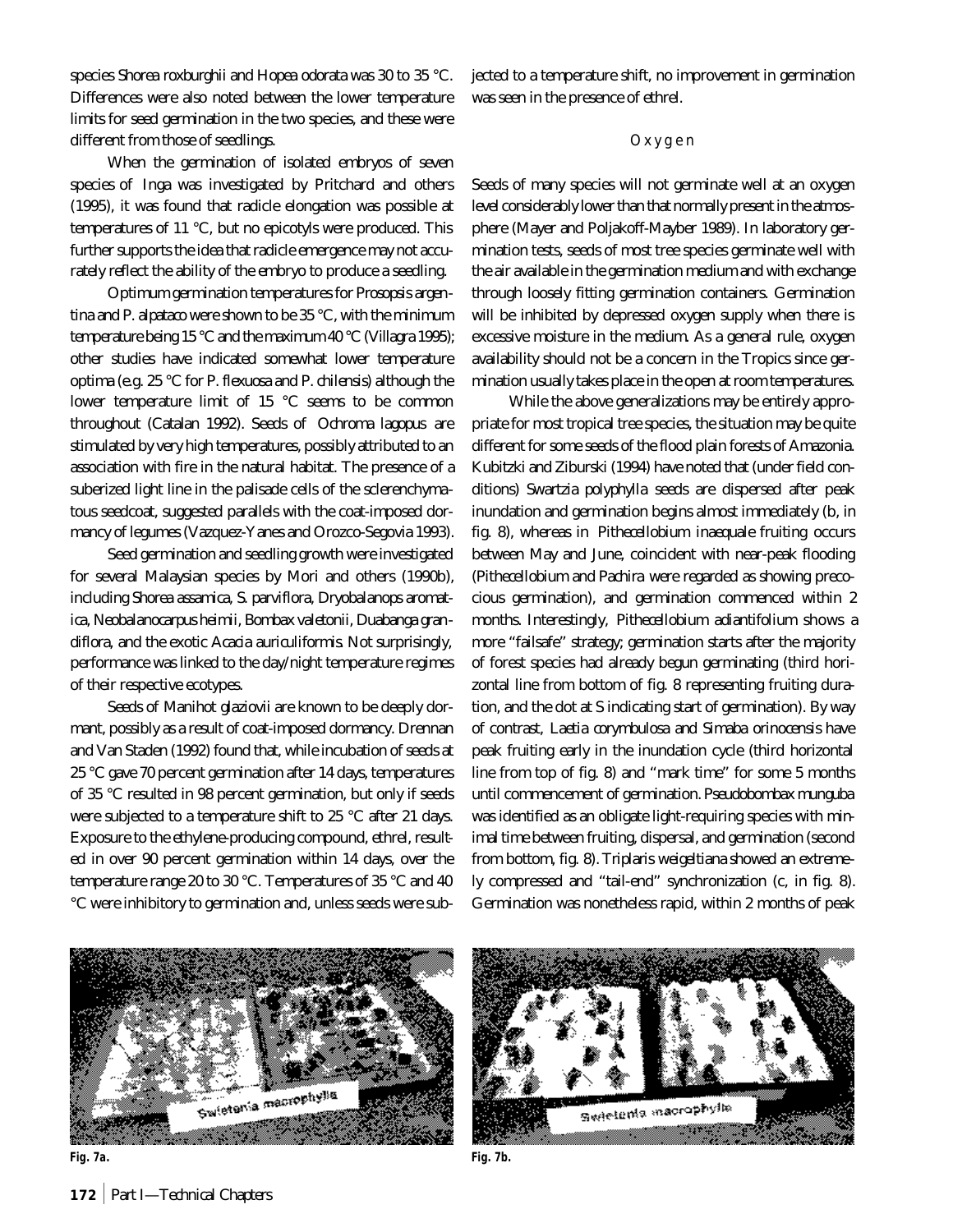

**Fig. 8.** Illustrates relationship between water availability on Amazonian floodplain (bell-shaped curve) and duration of fruiting period for several tree species. In some, peak fruiting is illustrated by the dilated parts on the horizontal lines. Although these are temporally very diverse (duration and length), the start of germination is mostly synchronoous at (•); the start and end of germination are indicated by the arrows at S and E. See text for further details (Adapted from Kubitski and Ziburski 1994).

fruiting. This latter species appears to be a standard, orthodox species with a wind-dispersed fruit and no dormancy mechanism. What is perhaps most striking about the information presented in figure 8 is the predominant initiation of germination in August-September of 85 percent of the 33 species studied; only 15 percent were outliers (as represented by species a, b, and c). This synchronous start to germination occurred irrespective of the duration of the fruiting period. What mechanism can act to produce such a remarkable synchrony? Kubitzki and Ziburski (1994) suggest that for many species the low oxygen tensions associated with immersion provide a dormancy-breaking cue. Strong experimental support for such a proposal was obtained for *Simaba orinocensis, Pouteria cuprea,* and some other species; only 30 percent of species studied showed no positive response to annoxia. It is important to realize that while the germination data given above do not all represent tree species, they strongly suggest that germination cues used by some tropical trees may well differ to a significant degree from those used by domesticated crops.

## Light

Light is an important factor for seed germination, with both positive and negative effects. The promotional effect of light is through a single photoreaction controlled by the blue pigment

phytochrome. The phytochrome is known to exist in two photoconvertible forms:  $P_2$ , which absorbs light @ 660 nm; and P<sub>fr</sub>, the far red light which absorbs light @ 730 nm. Seeds of many temperate tree species are known to be light sensitive, and their germination is promoted by red light and inhibited by far red light (Toole 1973). For light to be effective, seed moisture has to reach a threshold level. For North American jack pine (*Pinus banksiana*) seeds, the threshold moisture content is 17 percent of fresh weight (Ackerman and Farrar 1965). The effectiveness of light on germination is temperature dependent (Ackerman and Farrar 1965) and interacts with moist chilling treatment (Pons 1992). Unfortunately, there is little information on the requirement of light for optimum germination of tropical tree seeds. Judging from their natural habitats, seeds of some species in the Tropics may require little or no light for germination. Therefore, daylight should meet the requirement for tropical seed germination. Surprisingly, it was found in one case that the *Swietenia macrophylla* seeds germinated well, without fungal infection, in the dark, in comparison to those germinated under light (fig. 7) (Wang and Nurhasybi 1993). No obvious explanation is available for these results.

It is generally held that the requirement for light (quantitative and qualitative) is associated with smaller seeds and dormancy mechanisms. Germination is triggered by increases in light as well as by the ratio of red to far-red light and temperature (Denslow 1987). Except for the well-documented case of *Cecropia obtusifolia*, evidence for classical red light responses are lacking (Vazquez-Yanes and Smith 1982). The light requirements for four species of *Cecropia* from the Amazonian flood plains were investigated by Kubitzki and Ziburski (1994). Two showed no obligate requirements for light, and germinated equally well in darkness (*C. latiloba, C. membranacea*) whereas *C. concolor* was unable to germinate in the dark, and *C. ulei* germinated poorly (17 percent) in the light. Significantly, the latter two species were typically associated with drier, noninundated habitats. Molofsky and Augspurger (1992) have provided evidence from field studies that the small-seeded *Luehea seemanni* is strongly light requiring, whereas the large-seeded *Gustavia superba* showed a minimal light requirement for germination.

Perhaps until more precise information on the light responses of tropical trees is forthcoming, it may be more appropriate to adopt the four categories recognized by Schultz (1960). The first were light-requiring, short-lived species such as *Cecropia*; the second, longer-lived, strongly light-demanding "nomads" such as *Simarouba amara,* which gives 60 to 80 percent germination in full light; the third, those which germinate better in light than in darkness such as *Jacaranda copaia*; and finally a large group of primary forest species which germinate naturally under closed forest canopies or maybe even in dark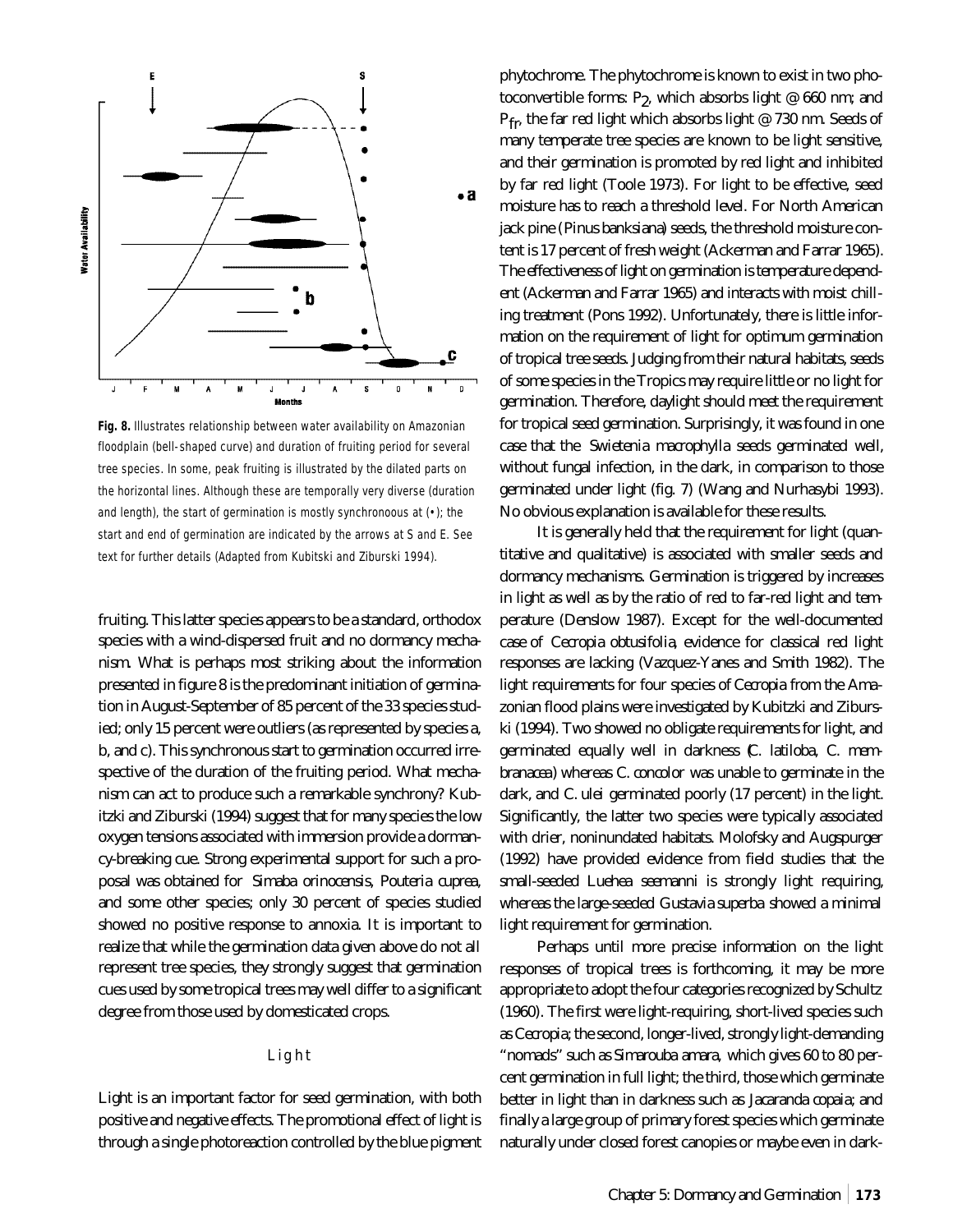ness (during later development, however, light requirements may be evident). It may seem reasonable to assume that the category "prompt germinators," frequently used to describe seeds of tropical tree species, may well reflect an absence of light (and perhaps other particular) requirements. Vazquez-Yanes and Orozco-Segovia (1984) cite studies by several other authors from different tropical forests of the world which show a high incidence of rapid germinators: 65 percent of the woody flora of Malaysian forests, 79 percent of species studied in the Ivory Coast, and 9 out of 10 species examined in Zaire.

Light-regulated germination is commonly reported in many ecological studies in relation to primary tree species, secondary invaders, and weedy species for tropical forests. *Macaranga, Musanga, Trema, Melastoma,* and *Maclura* seem to fall into this generalist category (Bazzaz and Pickett 1980). Light-temperature interactions also exist, but evidence is available only for *Schefflera* and *Ochroma* (Vazquez-Yanes and Orozco-Segovia 1984). The paucity of knowledge in this area probably reflects the fact that the majority of tropical tree species may show only minimal light requirements (their generally larger seed size may militate against this also), as well as the fact that the "rapid" germination strategy appears to minimize its importance; this does not mean that quite exquisite, qualitative and quantitative mechanisms await discovery.

For example, Drake (1993a) has shown that for M*etrosideros polymorpha* germination was greater under white, red, or far-red light (all  $\leq 62$  percent) compared to dark treatments. The light requirement could not be overcome by fluctuating temperature treatments (5/15 °C or 15/25 °C). Far-red responses of seeds of *M. polymorpha* var *polymorpha* were greater than those of *M. polymorpha* var *macrophylla*, which differ primarily in having pubescent and glabrous leaves.

## Germination Media (Substrates)

The media generally used for germination are sand and/or soil. However, for seed germination testing, filter papers, blotters, agar, or sand are recommended (AOSA 1992, ISTA 1996). Each germination medium has its own property and suitability for different species. In the Tropics the cost and availability of certain media are also important factors. In the National Tree Seed Centre of Petawawa National Forestry Institute, Chalk River, ON, Canada, Kimpak (cellulose cotton) was commonly used for germination tests of most tree species, but it has become expensive and difficult to procure in recent years. A wide range of seed germination papers are available from Anchor Paper Company, St. Paul, MN, U.S.A. (Internet site: www.anchorpaper.com). In the Tropics, paper towels and sand are used for small and large seed germination tests, respectively, in the ASEAN Forest Tree Seed Centre, Thailand. Sand is the standard germination medium used for germination tests of all species in the National Tree Seed Program in Tanzania (Msanga 1998). Sand is probably the most suitable medium for tropical tree seed germination due to its availability, low cost, capacity to hold moisture, and suitability for large seeds.

Media should not only be adapted to suit availability under local conditions, but the approach of "one substrate suits all" should be cautioned against. For example, with recalcitrant seeds of *Podocarpus milanjianus*, Schaefer (1990) compared the effects of cold storage in perforated polyethylene bags without medium against those of damp sawdust or peat. Although the exact extent of hydration of the latter media was not recorded, seeds in peat lost moisture compared with those kept in polyethylene bags (ca. 43 percent m.c.), while sawdust-stored seeds increased to 58 percent m.c., and gave 72 percent germination.

Over the last few years evidence has been accumulating to suggest that the germination medium has importance beyond merely being a medium for water retention and transmission of light. When the seeds of eight weedy species were placed on the surface of an agar substrate, or 2 mm below the surface, in a variety of orientations, some surprising results were observed. Five of the eight species showed less germination when planted with radicle ends pointing downward, two showed no differential response to orientation, while one species responded poorly to burial and germinated best when on the agar surface (Bosy and Aarssen 1995). These authors speculated that uneven exposure to gravity, oxygen, or light may have been responsible for these effects. No significant effect of different soil types (loamy soil; washed, sterile river sand; or nonsterile river sand) was seen on the emergence of *Ceiba pentandra, Leucaena leucocephala, Gmelina arborea,* and *Tectona grandis*, although *T. grandis* germination was orientation sensitive (Agboola and others 1993). Seeds of *Bauhinia retusa* germinated best if sown with the radicle end upward, while performance was poorest if the radicle end was directed downward (Prasad and Nautiyal 1995). These authors interpreted the greater success of the root-upward orientation to the fact that as soon as the radicle emerges, it turns downward under the influence of geotropism, thereby facilitating a "hook" for easier shoot emergence.

Where seeds are very small, e.g. *Metrosideros polymorpha* (seed mass ca. 57µg), depth of burial can have serious impact on germination. Seedling emergence for seeds buried at a depth of 2 mm in sand was half that of surface-sown seed and minimal at 5 mm depths; 6 to 10 percent germination was recorded in continuous darkness (Drake 1993a).

## **GERMINATION BOXES OR TRAYS**

There are no specifications for germination boxes and trays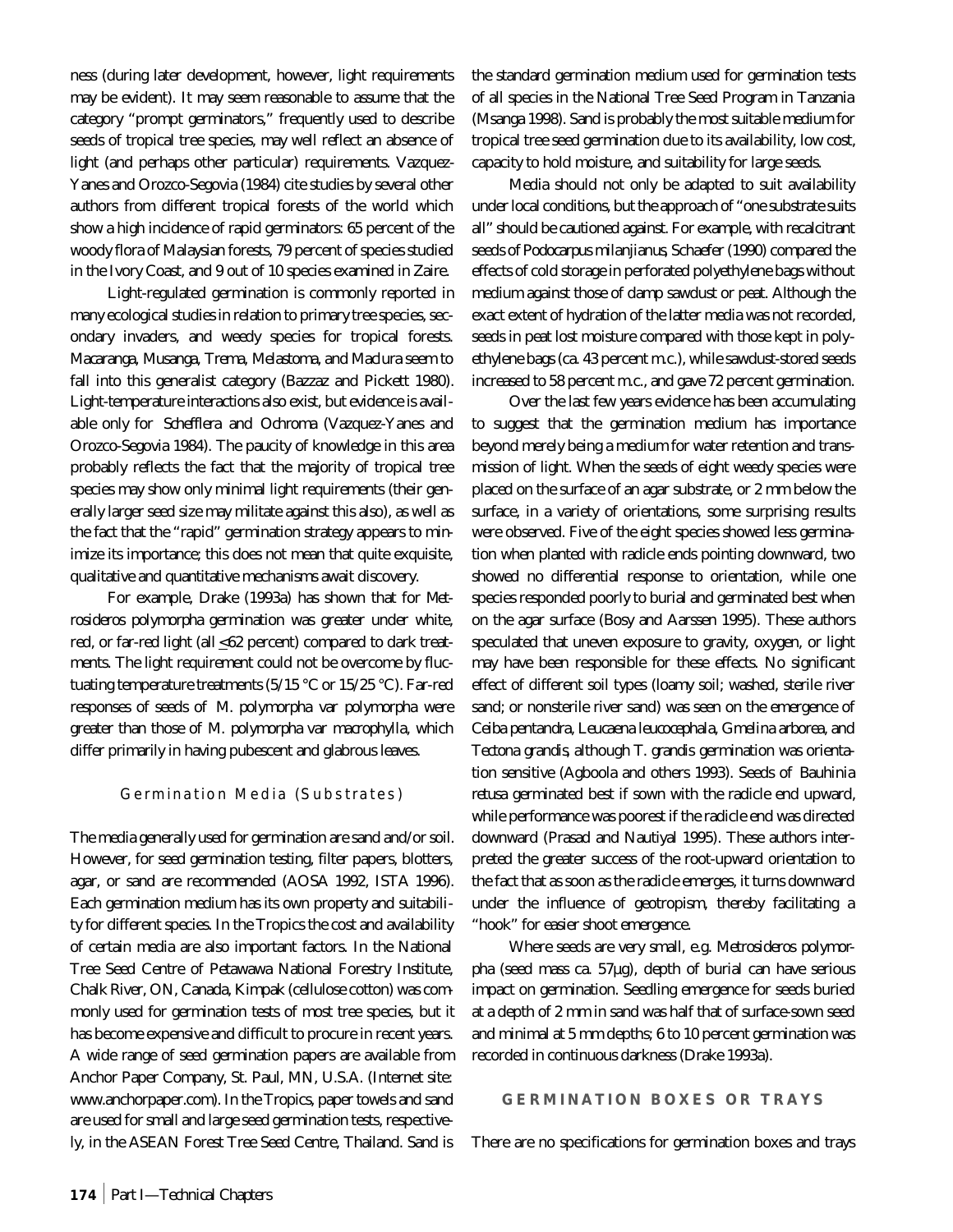





**Fig. 9-3A. Fig. 9-3B.** 

for standard germination tests in the international rules for seed testing. Petri dishes or plastic boxes of various sizes are commonly used for germination tests or research on tree seeds. However, these boxes and dishes are usually too small for proper tropical tree seed germination tests and often promote a serious fungal growth problem. The lids of some of the boxes may be too tightly fitting and suppress air circulation. More recently, a specially designed germination box has been tested and considered ideal for germination tests or research (Wang and Ackerman 1983). The germination boxes are commercially available and widely used in many countries of the world (fig. 9-1). In Tanzania, an aluminum bowl is used in conjunction with washed river sand as a medium for germination tests (Msanga 1998) (fig. 9-2). For tropical seed germination, it is important that the capacity of the germination box or tray be large enough to avoid crowding and fungal contamination.

In the Seed Laboratory of Taiwan Forestry Research Institute, sealable polyethylene bags are used with sphagnum



medium for all seed germination tests and research (Chien and Lin 1996, Chien and others 1998) (figs. 9-3A and 9-3B).

## **ASSESSMENT OF GERMINATION**

Although there are many indirect, rapid tests for evaluating seed quality, they are not always reliable for assessing seed viability. For evaluating the germinability of seeds, the only dependable technique is the direct growth method or germination tests. The laboratory standard germination tests for seeds of tree species in international trade have been well described and documented (AOSA 1992, International Seed Testing Association 1996). Unfortunately, such well-established germination test protocols are not available for tropical tree seeds, although those rules are often applied for tropical tree seed germination and germination testing. Because of the nature of tropical tree seeds, there have been some research attempts to establish standards for tropical tree seed germina